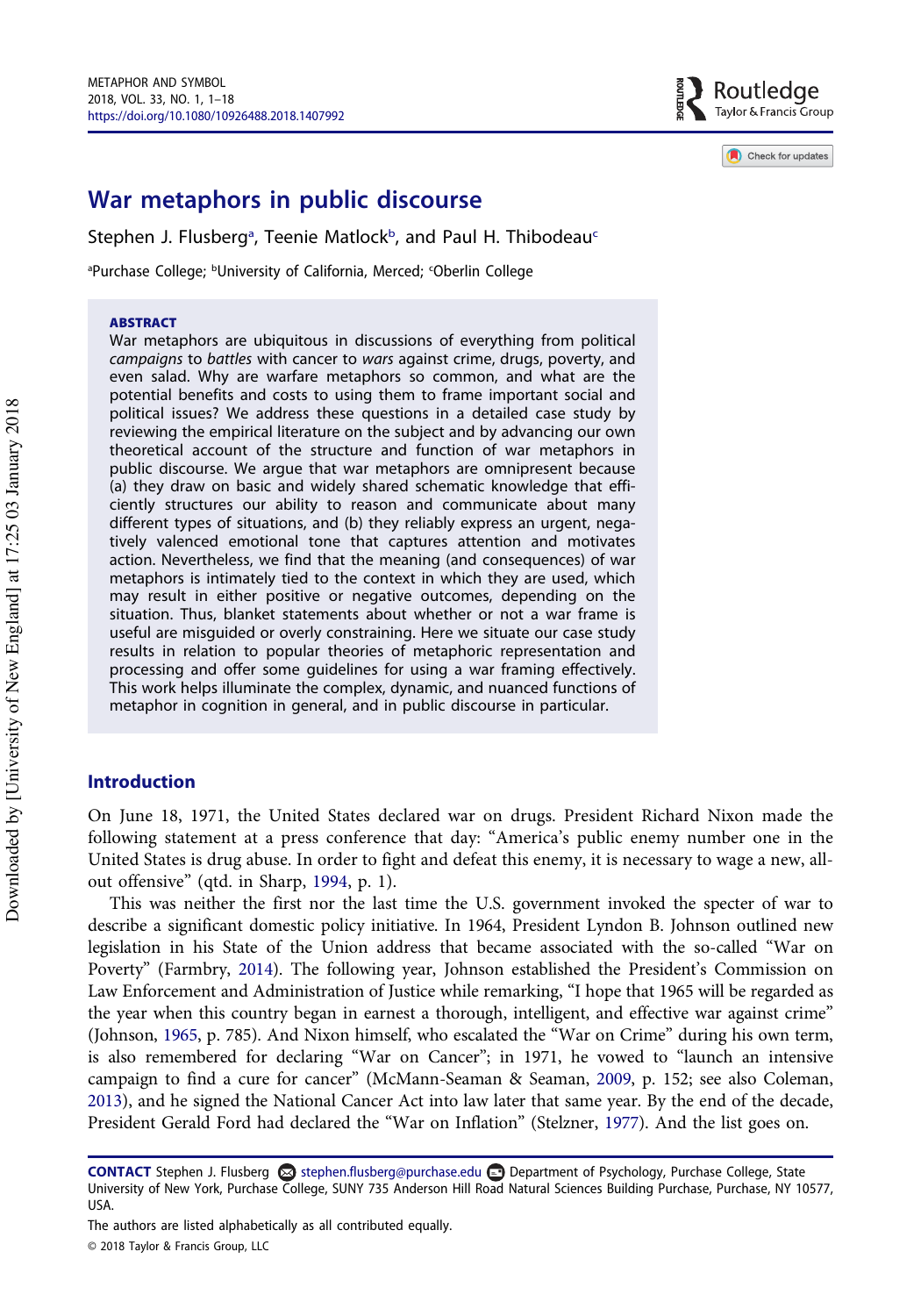<span id="page-1-0"></span>

| Table 1. A sample of recent headlines that include a war metaphor. |  |  |  |  |  |  |  |  |  |  |  |
|--------------------------------------------------------------------|--|--|--|--|--|--|--|--|--|--|--|
|--------------------------------------------------------------------|--|--|--|--|--|--|--|--|--|--|--|

| UN Declares War on Ocean Plastic<br><b>UN Environment, 2017</b><br>http://www.unep.org/newscentre/un-declares-war-ocean-plastic<br>Upworthy.com, 2012<br>Fast Food's Secret Weapon in the War on<br>http://www.upworthy.com/fast-foods-secret-weapon-in-the-war-on-salad<br>Salad<br>The Guardian, 2016<br>In the Great Gluten Wars, I Can't Sit on the<br>https://www.thequardian.com/commentisfree/2016/sep/06/qluten-intolerance-<br>Fence<br>celiac-disease-research<br>The Plastic Bag Wars<br>Rolling Stone, 2011<br>http://www.rollingstone.com/politics/news/the-plastic-bag-wars-20110725<br>Can We Forgive Hillary Clinton For Her Past<br>Forbes, 2016<br>War On Video Games?<br>https://www.forbes.com/forbes/welcome/?toURL=https://www.forbes.com/sites/<br>insertcoin/2016/02/05/can-we-forgive-hillary-clinton-for-her-past-war-on-video-<br>games/&refURL=&referrer=#5fdfc34512aa<br>Financial Times, 2016<br>Duterte Declares War on Manila Traffic Jams<br>https://www.ft.com/content/35a0e14c-a235-11e6-82c3-4351ce86813f<br>The Washington Post, 2015<br>Fitbit and Jawbone Might be Fighting a War<br>Neither Can Win<br>https://www.washingtonpost.com/news/the-switch/wp/2015/06/16/fitbit-and-jaw<br>bone-might-be-fighting-a-war-neither-can-win/?utm_term=.04654c731831<br>The War On Sunshine is Leading To More<br>Science20.com, 2013<br>http://www.science20.com/news_articles/war_sunshine_leading_more_fragile_<br>Fragile Bones<br>bones-116118<br>Inside the Civil War Over Hillary Clinton's<br>Vice, 2016<br>"Pantsuit Nation"<br>https://www.vice.com/en_us/article/inside-the-civil-war-over-hillary-clintons-pant<br>suit-nation<br>Grocery War Looming? Analysts See Several<br>Financial Times, 2017 | Headline                         | Source                                                          |
|------------------------------------------------------------------------------------------------------------------------------------------------------------------------------------------------------------------------------------------------------------------------------------------------------------------------------------------------------------------------------------------------------------------------------------------------------------------------------------------------------------------------------------------------------------------------------------------------------------------------------------------------------------------------------------------------------------------------------------------------------------------------------------------------------------------------------------------------------------------------------------------------------------------------------------------------------------------------------------------------------------------------------------------------------------------------------------------------------------------------------------------------------------------------------------------------------------------------------------------------------------------------------------------------------------------------------------------------------------------------------------------------------------------------------------------------------------------------------------------------------------------------------------------------------------------------------------------------------------------------------------------------------------------------------------------------------------------------------------------------|----------------------------------|-----------------------------------------------------------------|
|                                                                                                                                                                                                                                                                                                                                                                                                                                                                                                                                                                                                                                                                                                                                                                                                                                                                                                                                                                                                                                                                                                                                                                                                                                                                                                                                                                                                                                                                                                                                                                                                                                                                                                                                                |                                  |                                                                 |
|                                                                                                                                                                                                                                                                                                                                                                                                                                                                                                                                                                                                                                                                                                                                                                                                                                                                                                                                                                                                                                                                                                                                                                                                                                                                                                                                                                                                                                                                                                                                                                                                                                                                                                                                                |                                  |                                                                 |
|                                                                                                                                                                                                                                                                                                                                                                                                                                                                                                                                                                                                                                                                                                                                                                                                                                                                                                                                                                                                                                                                                                                                                                                                                                                                                                                                                                                                                                                                                                                                                                                                                                                                                                                                                |                                  |                                                                 |
|                                                                                                                                                                                                                                                                                                                                                                                                                                                                                                                                                                                                                                                                                                                                                                                                                                                                                                                                                                                                                                                                                                                                                                                                                                                                                                                                                                                                                                                                                                                                                                                                                                                                                                                                                |                                  |                                                                 |
|                                                                                                                                                                                                                                                                                                                                                                                                                                                                                                                                                                                                                                                                                                                                                                                                                                                                                                                                                                                                                                                                                                                                                                                                                                                                                                                                                                                                                                                                                                                                                                                                                                                                                                                                                |                                  |                                                                 |
|                                                                                                                                                                                                                                                                                                                                                                                                                                                                                                                                                                                                                                                                                                                                                                                                                                                                                                                                                                                                                                                                                                                                                                                                                                                                                                                                                                                                                                                                                                                                                                                                                                                                                                                                                |                                  |                                                                 |
|                                                                                                                                                                                                                                                                                                                                                                                                                                                                                                                                                                                                                                                                                                                                                                                                                                                                                                                                                                                                                                                                                                                                                                                                                                                                                                                                                                                                                                                                                                                                                                                                                                                                                                                                                |                                  |                                                                 |
|                                                                                                                                                                                                                                                                                                                                                                                                                                                                                                                                                                                                                                                                                                                                                                                                                                                                                                                                                                                                                                                                                                                                                                                                                                                                                                                                                                                                                                                                                                                                                                                                                                                                                                                                                |                                  |                                                                 |
|                                                                                                                                                                                                                                                                                                                                                                                                                                                                                                                                                                                                                                                                                                                                                                                                                                                                                                                                                                                                                                                                                                                                                                                                                                                                                                                                                                                                                                                                                                                                                                                                                                                                                                                                                |                                  |                                                                 |
|                                                                                                                                                                                                                                                                                                                                                                                                                                                                                                                                                                                                                                                                                                                                                                                                                                                                                                                                                                                                                                                                                                                                                                                                                                                                                                                                                                                                                                                                                                                                                                                                                                                                                                                                                |                                  |                                                                 |
|                                                                                                                                                                                                                                                                                                                                                                                                                                                                                                                                                                                                                                                                                                                                                                                                                                                                                                                                                                                                                                                                                                                                                                                                                                                                                                                                                                                                                                                                                                                                                                                                                                                                                                                                                |                                  |                                                                 |
|                                                                                                                                                                                                                                                                                                                                                                                                                                                                                                                                                                                                                                                                                                                                                                                                                                                                                                                                                                                                                                                                                                                                                                                                                                                                                                                                                                                                                                                                                                                                                                                                                                                                                                                                                |                                  |                                                                 |
|                                                                                                                                                                                                                                                                                                                                                                                                                                                                                                                                                                                                                                                                                                                                                                                                                                                                                                                                                                                                                                                                                                                                                                                                                                                                                                                                                                                                                                                                                                                                                                                                                                                                                                                                                |                                  |                                                                 |
|                                                                                                                                                                                                                                                                                                                                                                                                                                                                                                                                                                                                                                                                                                                                                                                                                                                                                                                                                                                                                                                                                                                                                                                                                                                                                                                                                                                                                                                                                                                                                                                                                                                                                                                                                |                                  |                                                                 |
|                                                                                                                                                                                                                                                                                                                                                                                                                                                                                                                                                                                                                                                                                                                                                                                                                                                                                                                                                                                                                                                                                                                                                                                                                                                                                                                                                                                                                                                                                                                                                                                                                                                                                                                                                |                                  |                                                                 |
|                                                                                                                                                                                                                                                                                                                                                                                                                                                                                                                                                                                                                                                                                                                                                                                                                                                                                                                                                                                                                                                                                                                                                                                                                                                                                                                                                                                                                                                                                                                                                                                                                                                                                                                                                |                                  |                                                                 |
|                                                                                                                                                                                                                                                                                                                                                                                                                                                                                                                                                                                                                                                                                                                                                                                                                                                                                                                                                                                                                                                                                                                                                                                                                                                                                                                                                                                                                                                                                                                                                                                                                                                                                                                                                |                                  |                                                                 |
|                                                                                                                                                                                                                                                                                                                                                                                                                                                                                                                                                                                                                                                                                                                                                                                                                                                                                                                                                                                                                                                                                                                                                                                                                                                                                                                                                                                                                                                                                                                                                                                                                                                                                                                                                |                                  |                                                                 |
|                                                                                                                                                                                                                                                                                                                                                                                                                                                                                                                                                                                                                                                                                                                                                                                                                                                                                                                                                                                                                                                                                                                                                                                                                                                                                                                                                                                                                                                                                                                                                                                                                                                                                                                                                |                                  |                                                                 |
|                                                                                                                                                                                                                                                                                                                                                                                                                                                                                                                                                                                                                                                                                                                                                                                                                                                                                                                                                                                                                                                                                                                                                                                                                                                                                                                                                                                                                                                                                                                                                                                                                                                                                                                                                |                                  |                                                                 |
|                                                                                                                                                                                                                                                                                                                                                                                                                                                                                                                                                                                                                                                                                                                                                                                                                                                                                                                                                                                                                                                                                                                                                                                                                                                                                                                                                                                                                                                                                                                                                                                                                                                                                                                                                |                                  |                                                                 |
|                                                                                                                                                                                                                                                                                                                                                                                                                                                                                                                                                                                                                                                                                                                                                                                                                                                                                                                                                                                                                                                                                                                                                                                                                                                                                                                                                                                                                                                                                                                                                                                                                                                                                                                                                |                                  |                                                                 |
|                                                                                                                                                                                                                                                                                                                                                                                                                                                                                                                                                                                                                                                                                                                                                                                                                                                                                                                                                                                                                                                                                                                                                                                                                                                                                                                                                                                                                                                                                                                                                                                                                                                                                                                                                |                                  |                                                                 |
|                                                                                                                                                                                                                                                                                                                                                                                                                                                                                                                                                                                                                                                                                                                                                                                                                                                                                                                                                                                                                                                                                                                                                                                                                                                                                                                                                                                                                                                                                                                                                                                                                                                                                                                                                | <b>Potential Sprouts Bidders</b> | https://www.ft.com/content/2a89afc3-ecb2-3367-9fe9-0c4a21661ce7 |

Today, the "War on X" frame is so ubiquitous, and so embedded in partisan squabbling, that it is threatening to become a reductio ad absurdum against the use of warfare metaphors in public discourse. Consider the recent spate of headlines shown in [Table 1.](#page-1-0)

Right-wing pundits regularly decry the American "War on Christmas," an assault on public displays of Christianity by the left (O'Reilly, [2012](#page-16-2), [2016\)](#page-16-3),<sup>[1](#page-1-1)</sup> and a *conflict* that is often lampooned by liberal satirists such as Jon Stewart (Gummow, [2013](#page-14-1); for a somewhat exasperated history of this issue, see Stack, [2016\)](#page-16-4).<sup>[2](#page-1-2)</sup> And in the past year alone, several books were published warning us about "The War on Science" (Otto, [2016\)](#page-16-5), "The War on Cops" (Mac Donald, [2016](#page-15-1)), "The War on Guns" (Lott, [2016\)](#page-15-2), "The War on California" (Jennings, [2017\)](#page-14-2), "The War on Sex" (Halperin & Hoppe, [2017](#page-14-3)), "The War on Truth" (Fairley, [2016](#page-13-2)), and, of course, the "Metaphor Wars" (Gibbs, [2017\)](#page-14-4).

Some observers are now tired of the endless carnage that litters these figurative battlefields. Calling for a ceasefire, they hope to scale back our reliance on the warfare metaphors that have invaded nearly every domain of social and political life (Cespedes, [2014;](#page-13-3) Hartmann-Mahmud, [2002;](#page-14-5) Huckins, [2016](#page-14-6); Larson, [2005;](#page-15-3) Simons, [2015](#page-16-6); Wiggins, [2012\)](#page-17-0). These critics suggest that war metaphors are misleading at best, and harmful at worst, resulting not only in increased political and cultural polarization, but in risks to personal and social well-being as well. And yet the media's appetite for metaphorical combat seems to be insatiable: One study found that 17% of all articles published in Time Magazine and 15% of all articles published in Newsweek between 1981 and 2000 used at least one war metaphor (Karlberg & Buell, [2005\)](#page-15-4).

<span id="page-1-1"></span><sup>&</sup>lt;sup>1</sup>Notably, at least two books by conservative authors sounding the alarm on this issue have been published in recent years: The war on Christmas: How the liberal plot to ban the sacred Christian holiday is worse than you thought, by John Gibson ([2006\)](#page-14-7)–– which may have kicked off this conservative talking point––And "War on Christmas: Battles in Faith, Tradition, and Religious Expression," by Bodie Hodge ([2013\)](#page-14-8). A third book with a similar title, "War on Christmas: The Complete Series," by Edward Lorn [\(2016](#page-15-5)), is unrelated to this issue and does not appear to be a figurative use of the word "war": it is a collection of fictional stories about Santa Claus violently battling evil.

<span id="page-1-2"></span><sup>&</sup>lt;sup>2</sup>Less well known––and somewhat more surprising––than the contemporary Liberal War on Christmas, is the Puritan War on Christmas of the 17th century (Durston, [1985\)](#page-13-4).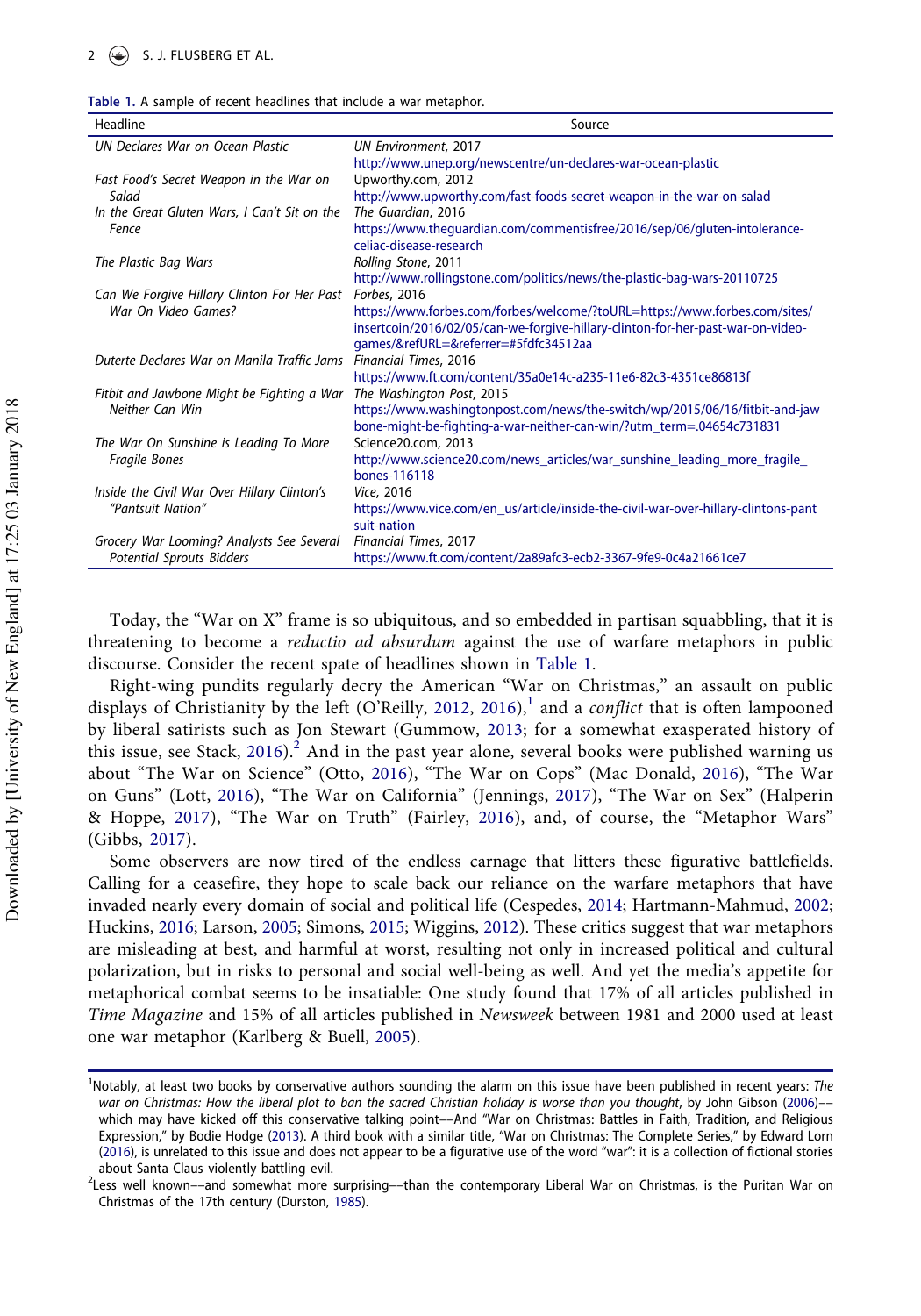Why have war metaphors become so pervasive in public discourse, and why do they span such a wide range of topics? And what are the cognitive and behavioral consequences of using (or being exposed to) the war frame? In the present article, we address these questions by reviewing the empirical literature on this topic, and by advancing our own theoretical account of the structure and function of war metaphors in discussions of social and political issues. We begin with a quick overview of the role of metaphor in everyday thought and communication, and go on to analyze what motivates the popularity of warfare metaphors. We then describe research on the efficacy of the war frame, paying special attention to the positive and negative consequences of the metaphor and to the context-sensitive nature of metaphorical meaning and reasoning. Based on the results of our case study, we then offer a general set of guidelines for using the war frame effectively, and situate our findings in relation to popular theories of metaphoric representation and processing. We conclude with a brief discussion of future research opportunities in this domain.

## The structure and function of war metaphors

Metaphors are useful because they allow us to talk and think about complex or abstract information in terms of comparatively simple and more concrete information (Gibbs, [1994](#page-14-9); Lakoff & Johnson, [1980](#page-15-6); Pinker, [2007;](#page-16-7) Thibodeau & Boroditsky, [2011](#page-16-8)). A societal drug problem, for example, is a complex sociopolitical issue with an array of causes and consequences. Metaphors can help us talk and think about the problem by simplifying the issue, highlighting certain aspects and deemphasizing others. For instance, the drug problem is often framed metaphorically as a disease or in terms of war (or both, as in the headline, "Opioid epidemic: Another drug war failure"; Chapman, [2017\)](#page-13-5). The two metaphors represent different ways of expressing how drug use spreads and how to address the problem. However, both serve a similar cognitive function by allowing people to leverage what they know––about disease or war––as a mental model for thinking about a nuanced issue that lacks a well-defined solution. In this way, metaphors fill in gaps, and thereby extend our language and conceptual knowledge (Gibbs, [1994](#page-14-9), [2017;](#page-14-4) Gibbs & Colston, [2012](#page-14-10); Lakoff & Johnson, [1980;](#page-15-6) Ortony, [1975](#page-16-9)).

In addition to the structural framework that war metaphors provide for communicating and thinking about abstract and complex phenomena, they are notable for the emotional valence that they can convey. For instance, using the language of disease to talk and think about the societal drug problem seems to conjure a different emotional tone––of compassion, care, and perhaps disgust–– compared to talking and thinking about the societal drug problem in terms of a war––which triggers a sense of threat, fear, and panic (Elwood, [1995](#page-13-6)). Although metaphors are known to be an effective means of communicating and evoking emotion (Citron & Goldberg, [2014;](#page-13-7) Horton, [2007,](#page-14-11) [2013;](#page-14-12) Lakoff & Johnson, [1980](#page-15-6); Thibodeau, Crow, & Flusberg, [2017\)](#page-16-10), the power of emotion has been underemphasized in recent theoretical accounts of the role that metaphors play in communication and reasoning, which treat metaphor as a conventionalized form of analogy (e.g., Bowdle & Gentner, [2005](#page-13-8); Gentner, Bowdle, Wolff, & Borona, 2001; Keefer & Landau, [2016](#page-15-7)). At the heart of analogy is the process of structure mapping across conceptual domains, which emphasizes the relational structure of semantic representations over other properties of language like emotional valence (Gentner, [1983](#page-13-9)). The current article further illustrates the importance of relational structure in effective metaphors and shows that some metaphors derive their meaning (and efficacy) from the emotional tone that they establish.

In the following sections, we first discuss some general principles that make metaphors effective tools for communication and reasoning. Then we review experiments and linguistic analyses of war metaphors to paint a nuanced picture of what war metaphors signify in public discourse, and how their meaning is shaped by context. An important take away from this exercise is that even relatively conventional metaphors do not have a singular meaning per se; like all forms of language, the interpretation of a particular instance of a war metaphor is shaped by a variety of factors, such as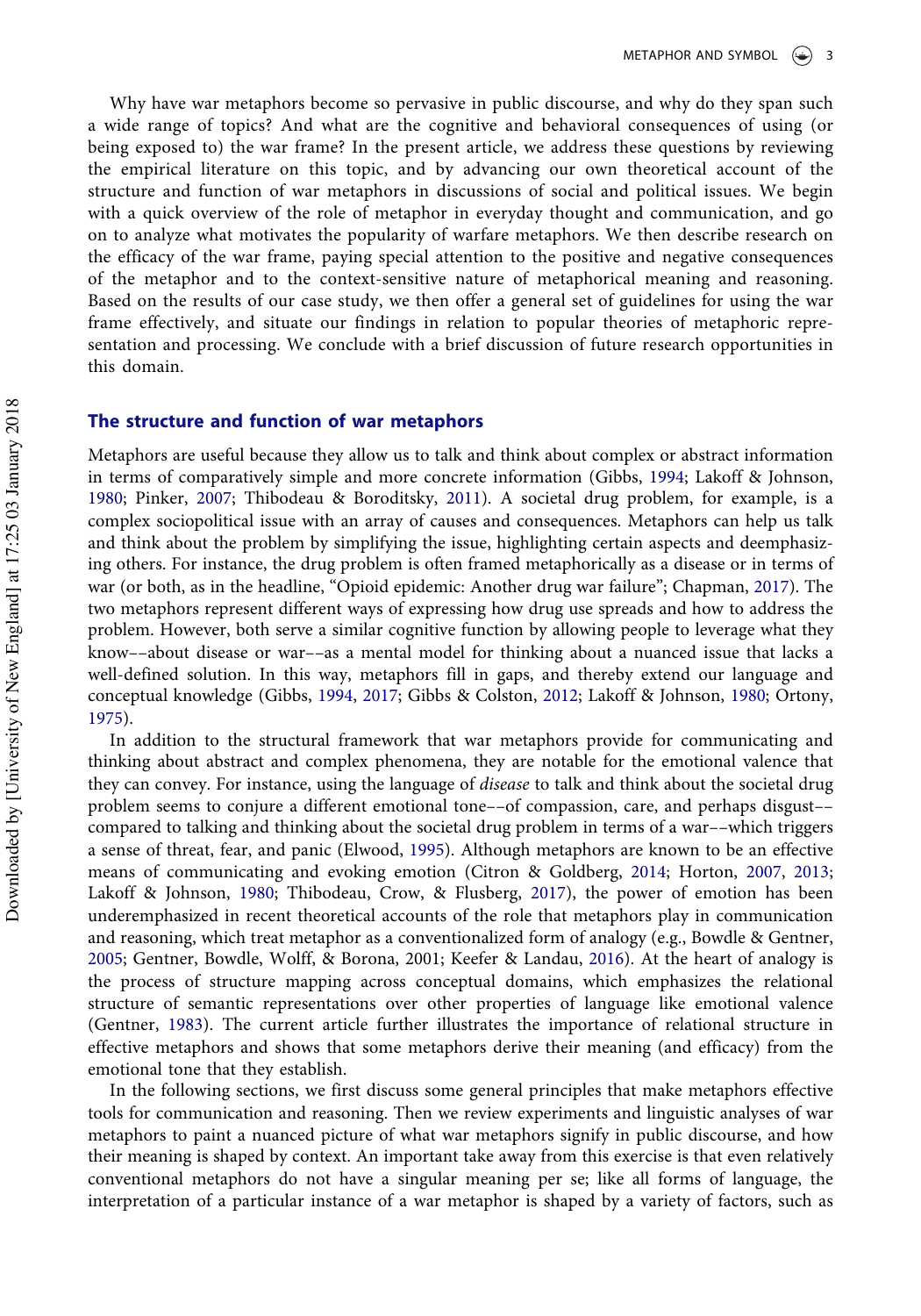culture (Gibbs, [1999](#page-14-13); Kövecses, [2005\)](#page-15-8) and under what circumstances it is used (Gibbs, [2011;](#page-14-14) Gibbs & Colston, [2012](#page-14-10); Gibbs & Cameron, [2008\)](#page-13-10).

#### What makes a metaphor useful for thinking?

Metaphors are effective when (a) the source domain calls to mind a salient knowledge structure (or feeling); (b) this knowledge is well known to speakers of the linguistic community; and (c) the comparison of the target to the source domain is apt in a given culture (Boroditsky, [2000](#page-13-11); Bowdle & Gentner, [2005](#page-13-8); Gentner, [1983;](#page-13-9) Gibbs, [1994,](#page-14-9) [1996,](#page-14-15) [2011](#page-14-14); Kendall-Taylor, Erard, & Haydon, [2013;](#page-15-9) Kövecses, [2003,](#page-15-10) [2005](#page-15-8); Lakoff, [2008;](#page-15-11) Thibodeau & Durgin, [2011;](#page-16-11) Thibodeau, Hendricks, & Boroditsky, [2017;](#page-16-12) Williams Camus, [2009](#page-17-1)).

Each of these properties is seen in war metaphors. First, there is well-defined schematic knowledge for a prototypical war. It involves a fight between opposing forces with a clear distinction between an in-group (us, "good") and out-group (the enemy, "evil"), who are engaged in a struggle to achieve different goals; there are strategic decisions to be made about how to use resources for attack and defense; there is a hierarchy to military force with roles for a leader like a general, lowerlevel fighters like ground troops, and a support staff like medics, as well as a role for people who have a stake in the outcome even though they are not actively involved in combat (civilians); and there is a hierarchy of events that unfold over time and space, since a war typically involves more than a single battle, with the ultimate goal of harming or even obliterating the opposing side. Further, wars convey a sense of risk and urgency: They naturally bring on fear and anxiety because the stakes are high and there are tremendous risks, for instance, loss of lives, loss of resources, and feelings of despair.

Second, knowledge of a prototypical war is widespread. Wars are an important part of human experience: They have defined what we know as the world's sociopolitical landscape, and we continue to fight them. Many people have had first-hand experience fighting in war, and even more have had extensive second-hand experience with war, including learning about important wars of history in school, reading about contemporary wars in the newspaper, seeing it or hearing about it on television or through social media, and simulating warlike activities in video games. In other words, war metaphors are meaningful because exposure to war is frequent in our everyday experience.

Third, many common topics of discussion resemble war. They share structural relations and can evoke similar emotions. Everything from arguments, sports, politics, and relationships to healthcare, fundamental biological phenomena (e.g., "invasive" species), and even scientific research have something in common with war. Arguments, politics, and sports, for example, are like war because they involve a conflict between opposing forces, require strategic decisions to be made about how to allocate resources, unfold over time, and have identifiable winners and losers. As a result, the domain of war can serve as an apt source domain to structure how we communicate and think about a wide range of topics. Indeed, Lakoff and Johnson [\(1980\)](#page-15-6) opened their seminal discussion of Metaphors We Live By by noting that we cannot help but talk about, and enact, arguments in terms of the concept of war (but see Howe, [1988;](#page-14-16) Ritchie, [2003\)](#page-16-13).

Finally, war metaphors are effective in communication *because* they are prevalent in communication. One reason that prevalence makes war metaphors effective relates to three of the points outlined above. Frequent discussion of figurative wars helps to (a) define the war schema, (b) make it culturally salient, and (c) highlight ways in which the structure of a war is similar to the structure of other types of events. A second reason relates to the cognitive mechanisms that support metaphor processing––like structure mapping (Gentner, [1983\)](#page-13-9). People process conventional metaphors more quickly and understand their meaning more easily than novel metaphors (Blank, [1988](#page-13-12); Bowdle & Gentner, [2005\)](#page-13-8). A more deliberate comparison process drives comprehension of novel metaphors; a more automatic categorization process drives comprehension of conventional metaphors (Bowdle & Gentner, [2005](#page-13-8); Glucksberg, [2008\)](#page-14-17). Because war metaphors are so conventional (with the exception of novel extensions of the metaphor), they are easy for people to process and understand in context.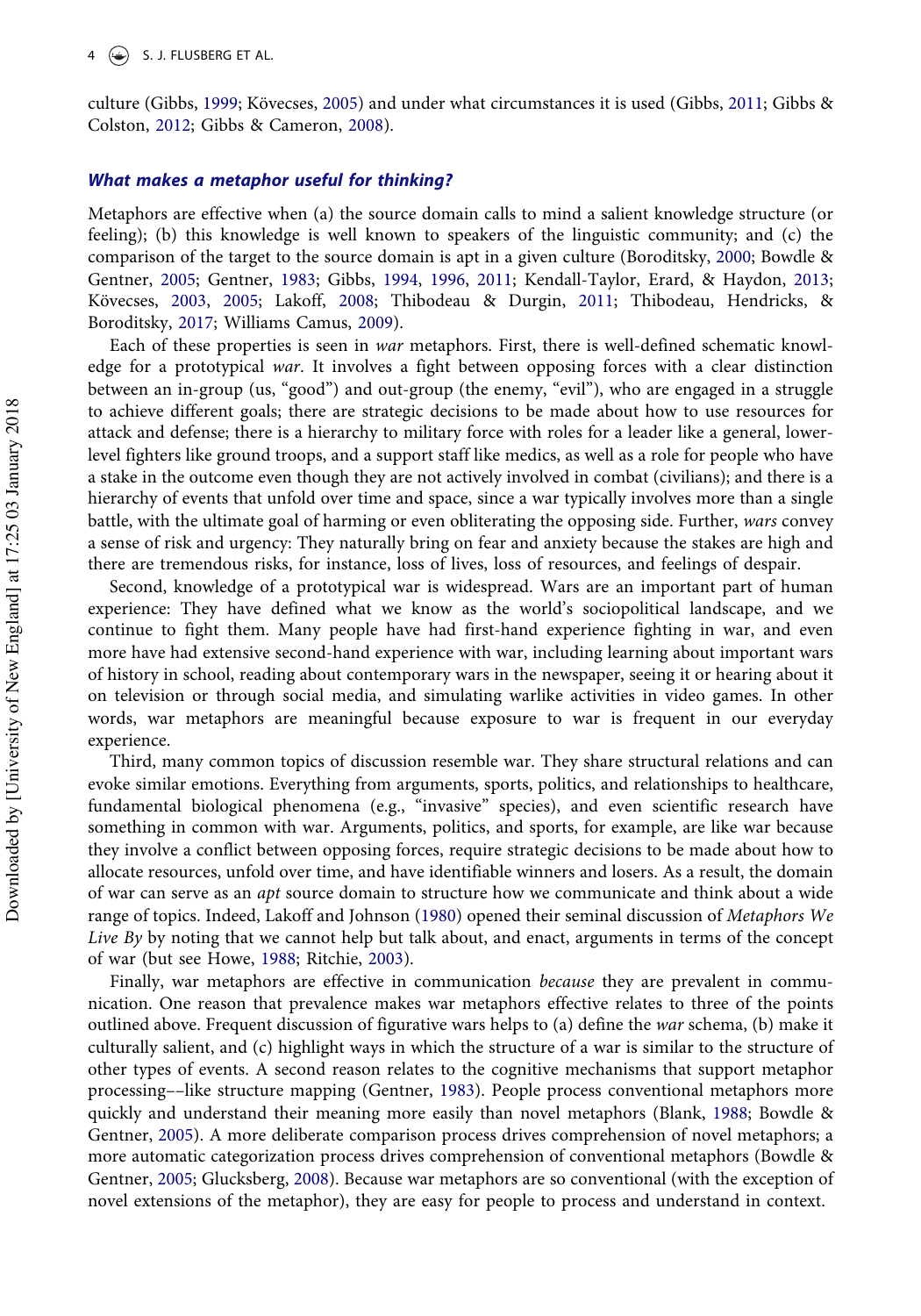In contrast, metaphors are ineffective when the source domain does not call to mind a salient structure (or emotion), when knowledge of the structure of a source domain, or its emotional connotation, has limited reach, or when the comparison of the target domain to the source domain is not apt. A recent example from American politics illustrates the importance of structure and aptness in metaphor. A representative (Republican Drew Freguson of Georgia) tried to explain why he thought the Affordable Care Act (Obamacare) was bad policy by describing it as a goat in his home: "One day I heard a knock on the door and before I knew it my colleagues from the other side of the aisle had let a goat loose in my house. Now for 6 years, that goat has been messing and destroying my house" (Bryan, [2017](#page-13-13); for an illustrated guide to Republican healthcare metaphors, see Sanger-Katz, [2017](#page-16-14)). In this extended metaphor, the healthcare law is a goat and the United States is a house. It is fairly clear that this is a bad situation. However, the metaphor does not reveal why Obamacare is bad policy because it fails to call to mind a coherent knowledge structure (what is the goat-in-my-house schema?) and lacks aptness (why is Obamacare like a goat?).

It is useful to consider sports metaphor to illustrate the importance of common ground––how people achieve a mutual understanding in communication (see Clark, [1996](#page-13-14)). Unlike the dubious comparison of Obamacare to a goat, sports metaphors are often linked to a salient structure like the value of teamwork to achieve a common goal, as seen in statements such as "team player" and "quarterback" when referring to individuals working together on a project. However, an important limitation of sports metaphors is their cultural resonance: Metaphorical "handoffs," "touchdowns," "punts," and "fumbles" are meaningful only to people who know the basics of American football. One study tested whether sports metaphors would affect how students responded to an argument about whether their university should require a senior thesis project (Ottati, Rhoads, & Graesser, [1999](#page-16-15)). The results suggested that students who liked sports found the argument framed with a sports metaphor more engaging than its literal counterpart, whereas students who did not like sports showed no effect of the metaphor.

## What do war metaphors mean?

The prevalence of war metaphors in natural discourse has been paralleled by a large body of scholarly work––both empirical and theoretical––on how war metaphors are used and what they mean (see [Table 2](#page-4-0) and [Table 3](#page-5-0) for an overview of some of this research). These studies provide support for general claims about the meaning of war metaphors. For instance, war metaphors are notable for the fear that they evoke and their tendency to frame adversarial relationships. However, studies of war metaphors in natural language and experimental contexts also paint war metaphors as dynamic figures of speech that are capable of achieving different communicative goals in different

<span id="page-4-0"></span>

|  |  |  | Table 2. Examples of experimental studies of war metaphors. |  |  |  |  |
|--|--|--|-------------------------------------------------------------|--|--|--|--|
|--|--|--|-------------------------------------------------------------|--|--|--|--|

| Target domain   | Source domain(s)       | Key findings                                                                                                                                           | Reference(s)                                             |
|-----------------|------------------------|--------------------------------------------------------------------------------------------------------------------------------------------------------|----------------------------------------------------------|
| Cancer          | War vs. journey        | More difficult to accept adversity with war                                                                                                            | Degner et al. (2003); Hendricks<br>and Boroditsky (2016) |
| Cancer          | War vs. neutral        | War reduces intentions for preventative behavior                                                                                                       | Hauser and Schwarz (2015)                                |
| Climate change  | War vs. race           | More urgent, and more conservation intentions<br>on war metaphor                                                                                       | Flusberg et al. (2017)                                   |
| Police officers | Warriors vs. quardians | Less positive attitude toward police on war                                                                                                            | Thibodeau, Crow, et al. (2017)                           |
| Politics        | War vs. neutral        | Violent metaphors led to support for political<br>violence (e.g., physical violence against<br>politicians) among people higher in trait<br>aggression | Kalmoe (2013)                                            |
| Relationship    | War vs. two-way street | More quarded communication on war                                                                                                                      | Robins and Mayer (2000)                                  |
| Trade           | War vs. two-way street | More support for trade tariffs on war                                                                                                                  | Robins and Mayer (2000)                                  |
| Worker strike   | War vs. dance          | Violence and property damage more likely and<br>acceptable on war metaphor; also more likely to<br>think about winner and loser                        | Robins and Mayer (2000)                                  |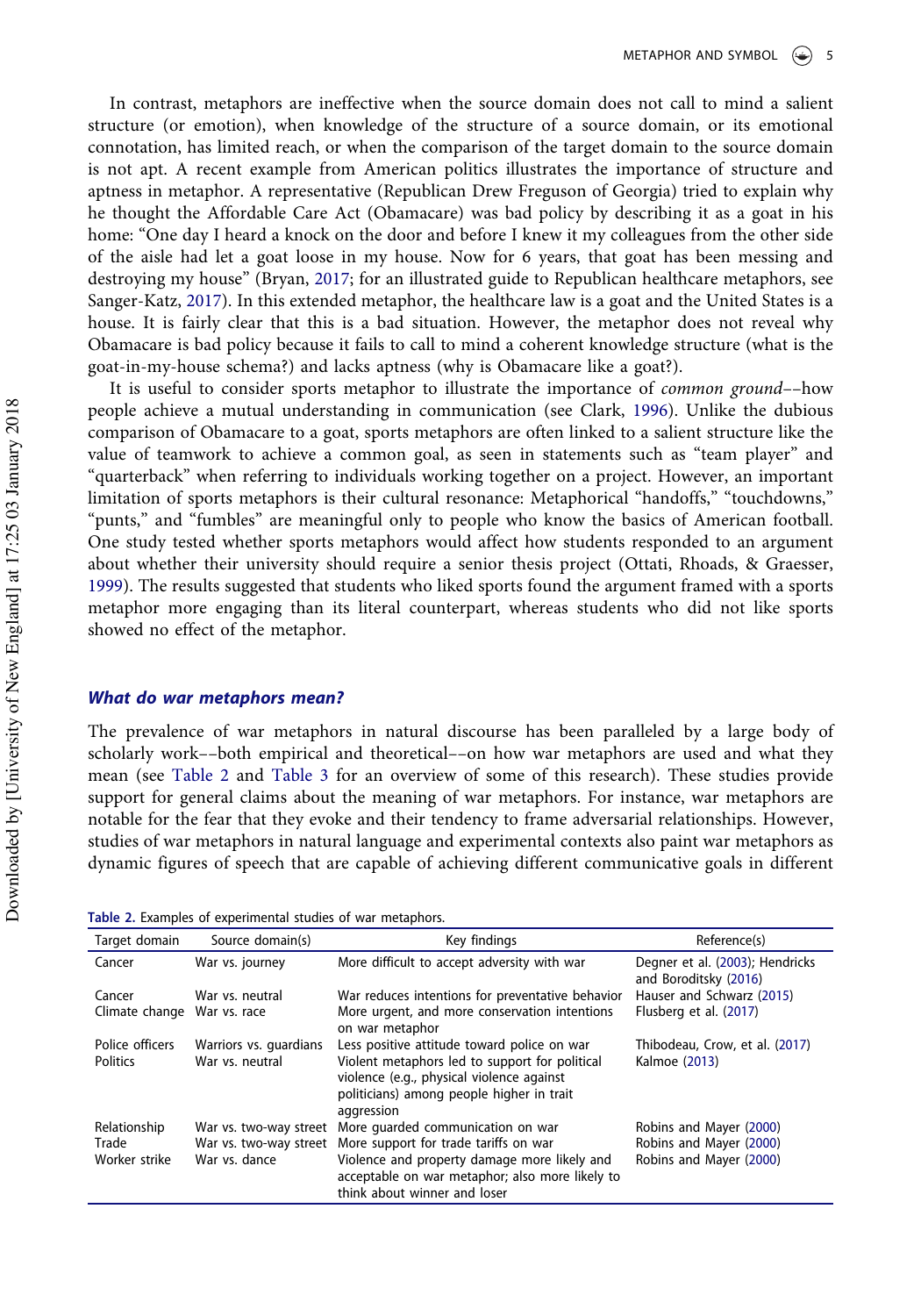<span id="page-5-0"></span>

| Table 3. Examples of theoretical/discourse analyses of war metaphors. |  |  |  |
|-----------------------------------------------------------------------|--|--|--|

 $6 \leftrightarrow$  S. J. FLUSBERG ET AL.

| <b>Business:</b>          | War               | Hostility between retailers and in                                | Audebrand (2010); Koller (2002);        |
|---------------------------|-------------------|-------------------------------------------------------------------|-----------------------------------------|
| In general                |                   | mergers/acquisitions                                              | Whysall (2001)                          |
| <b>Business:</b>          | War               | Different uses of war metaphor in                                 | Eubanks (2000)                          |
| Trade                     |                   | discourse on trade reflect different                              |                                         |
|                           |                   | conceptions of trade                                              |                                         |
| Biology: Invasive species | Military          | Personification of plants as unwelcome                            | Glotfelty (2000); Larson (2005); Larson |
|                           |                   | killers                                                           | et al. (2005)                           |
| Medicine:                 | War (& journey)   | Can be useful but also                                            | Hodgkin (1985); Nie et al. (2016);      |
| In general                |                   | counterproductive                                                 | Khullar (2014)                          |
| Medicine:                 | War               | Preference for overly aggressive                                  | Chiang and Duann (2007); Coleman        |
| For diseases like cancer  |                   | treatment options; increase funding for                           | (2013); George et al. (2016); Nerlich,  |
|                           |                   | research; politicize the disease; fear                            | Hamilton, and Rowe (2002); Reisfield    |
|                           |                   | and unintended consequences                                       | & Wilson (2004); Sontag (1978);         |
|                           |                   |                                                                   | Williams Camus (2009)                   |
| Politics:                 | War (& sport)     | Used to describe adversarial context                              | Johnson (2005); Steinert (2003)         |
| In general                |                   | for controversial legislation; to describe                        |                                         |
|                           |                   | political process as unpredictable                                |                                         |
|                           |                   | exercise of power; frequently used by                             |                                         |
|                           |                   | populist candidates                                               |                                         |
| Politics:                 | War (& greenhouse | War metaphors used to describe                                    | Asplund (2011)                          |
| Climate Change            | & game)           | negative impacts of climate change                                |                                         |
| Politics:                 | War               | Fear, leading to panic and                                        | Alexandrescu (2014); Elwood (1995)      |
| Drugs                     |                   | overreaction, and over-incarceration                              |                                         |
| Politics:                 | War               | Failed to resonate with the public                                | Stelzner (1977)                         |
| Inflation                 |                   | because of an insufficiently threatening                          |                                         |
|                           |                   | enemy (inflation) and incongruent plan                            |                                         |
| Politics:                 | War               | of attack (volunteerism)<br>Motivated policy initiatives but also | Almond et al. (2011); Cahn and Cahn     |
| Poverty                   |                   | unintended consequences                                           | (1964); Jorgenson (1998)                |
| Politics:                 | War               | Fear; limited freedom                                             | Andréani (2004); Bartolucci (2012);     |
| Terror                    |                   |                                                                   | Bartolucci and Gallo (2015)             |
|                           |                   |                                                                   |                                         |

contexts. Here we first discuss evidence that war metaphors evoke emotion––particularly fear. Then we discuss the relational structure that war metaphors bring to bear on the issues they are used to describe––particularly an oppositional framework for conceptualizing a struggle between two sides. Finally, we consider the more nuanced, dynamic, and context dependent meanings that can be expressed by war metaphors.

#### Emotion

War metaphors evoke a sense of fear. Several linguistic analyses suggest that this is one of the primary functions of war metaphors in political rhetoric (Alexandrescu, [2014](#page-12-0); Coleman, [2013;](#page-13-1) George, Whitehouse, & Whitehouse, [2016;](#page-13-17) Mirghani, [2011](#page-15-13); see [Table 3](#page-5-0)); and several scholars have noted that war metaphors are often hyperbolic, paired with superlatives, to highlight the threat that issues like poverty, drugs, and terror pose to society (Bartolucci, [2012;](#page-12-1) Larson, Nerlich, & Wallis, [2005](#page-15-14)). For example, in a speech about the War on Terror at the U.S. War College in 2004, terrorists were characterized as a group whose "only influence is violence, and [whose] only agenda is death" (Bartolucci, [2012](#page-12-1), p. 568). As this example illustrates, the war frame is an effective way of grabbing people's attention and focusing it on the target problem; the fear evoked by war metaphors also makes them memorable and enduring (Cahn & Cahn, [1964](#page-13-18); Elwood, [1995](#page-13-6); Mirghani, [2011](#page-15-13)).

This fear can motivate people to pay attention, change their beliefs, and take action about important social issues. For instance, the language of war can help people recognize the threat that diseases pose to public health, and, as a result, lead to increased funding for research on basic scientific questions about the underlying causes of diseases as well as the development of more effective treatments (Hodgkin, [1985](#page-14-20); Petsko, [2001](#page-16-17)). President Nixon's 1971 declaration of war on cancer resulted in a "staggering rise in hope and energy" and increases in funding for cancer research (e.g., \$1.5 billion in 1972 through the National Cancer Act; Mukherjee, [2010](#page-15-15), p. 188). President

Downloaded by [University of New England] at 17:25 03 January 2018 Downloaded by [University of New England] at 17:25 03 January 2018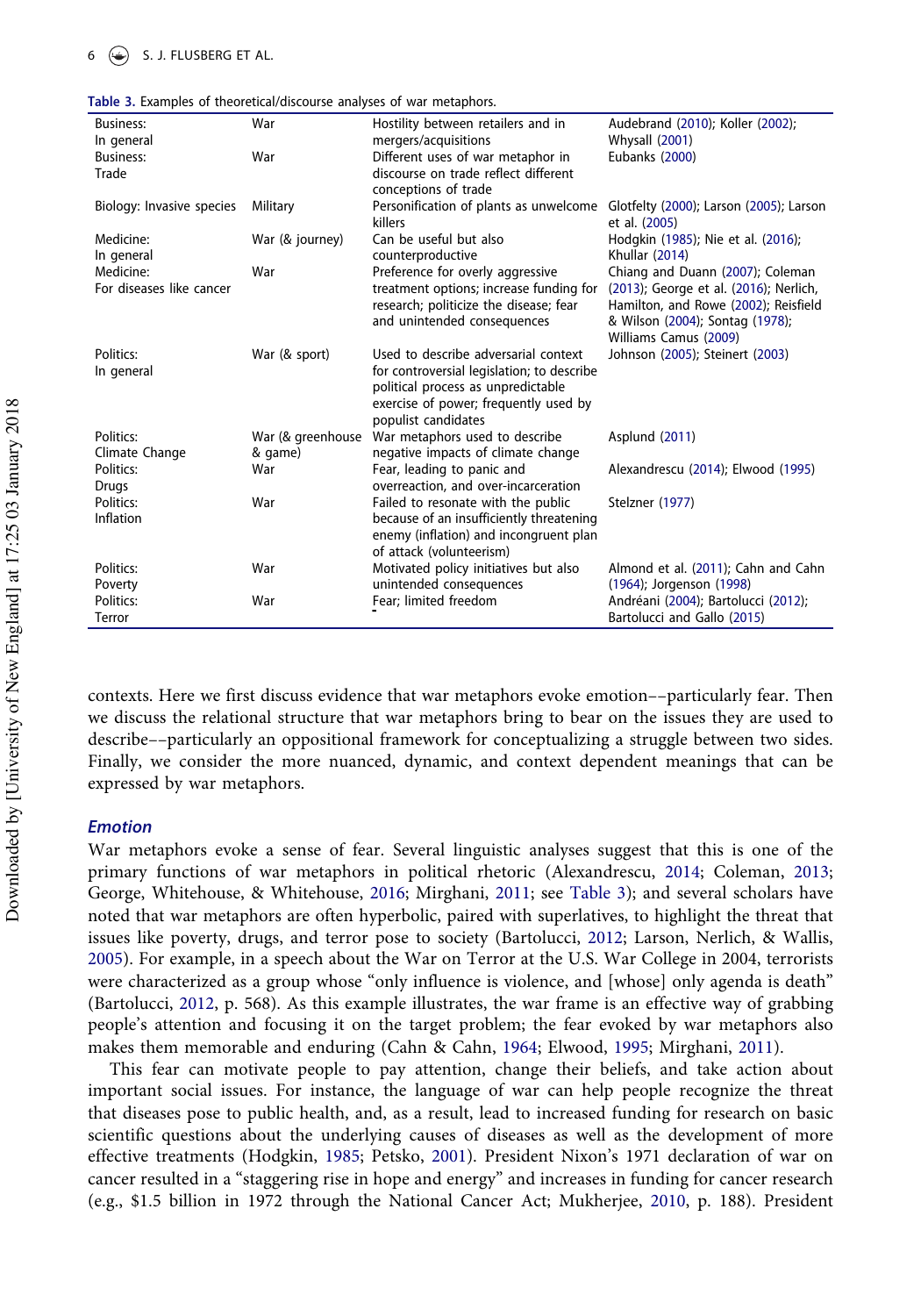Johnson's War on Poverty had a similar effect (e.g., Almond, Hoynes, & Schanzenbach, [2011;](#page-12-4) Jorgenson, [1998](#page-14-23)). Declaring a War on Poverty directed the public's attention to the issue and paved the way for important anti-poverty policies and legislation, for instance, food stamp and social security programs (Zarefsky, [2005\)](#page-17-3).

Behavioral work has also demonstrated how war metaphors can motivate human thought and behavior. For instance, one study found that people believe climate change is a more urgent issue when it is described as an enemy in a war, rather than an opponent in a race (Flusberg, Matlock, & Thibodeau, [2017](#page-13-16)). In the study, participants who read a brief paragraph that used war metaphors to talk about U.S. efforts to battle climate change also expressed more willingness to increase their conservation behavior compared to those exposed to race metaphors or a non-metaphorical control condition. Other work has found that violent metaphors can influence views toward political violence, especially in individuals with aggressive traits (Kalmoe, [2014](#page-15-20)).

Alternatively, the fear evoked by war metaphors can magnify people's perception of the threat posed by an issue. Several scholars have called for an end to the drug war because it overstates the danger of drug use––creating panic, reinforcing negative stereotypes, and justifying counterproductive policy responses (Alexandrescu, [2014;](#page-12-0) Elwood, [1995](#page-13-6)). Similar arguments are made about the use of war metaphors to describe diseases: The language of war seems to emphasize political dimensions of diseases like cancer, Severe acute respiratory syndrome (SARS), Alzheimer's, and human immunodeficiency virus (HIV), thereby downplaying medical and human dimensions of the health conditions (Chiang & Duann, [2007](#page-13-20); George et al., [2016;](#page-13-17) Nie et al., [2016](#page-15-17)). When diseases are enemies in a war, people with diseases are reduced to battlefields on which war is fought. In this way, the fear evoked by war metaphors can also be de-motivating. One study found that people who conceptualized their struggle with cancer as a battle, rather than a journey, experienced more depression and anxiety during treatment (Degner, Hack, O'Neil, & Kristjanson, [2003](#page-13-15)).

#### **Structure**

In terms of the relational structure highlighted by war metaphors, behavioral work and linguistic analyses have focused on how the frame calls to mind an adversarial relationship between two sides. Experimental studies have compared, for example, describing relationships and trade with a war versus a two-way street metaphor––with predictable results; people were more likely to support open trade policies and freer communication when the target domain was described as a two-way street than a war (Robins & Mayer, [2000\)](#page-16-16).

Linguistic analyses suggest that war metaphors serve a similar conceptual function in the context of business. The language of war is common in descriptions corporate competition in general (e.g., "price wars") and in descriptions of specific business practices like mergers and acquisitions (e.g., "hostile takeovers"; Koller, [2002;](#page-15-16) Whysall, [2001](#page-17-2)). Indeed, principles of corporate management are often grounded in principles of military strategy like those described in Sun Tzu's The Art of War (Lee, Roberts, Lau, & Bhattacharyya, [1998](#page-15-21)). An insistence on a "war-room mentality in your team" is a common mantra of Silicon Valley companies like Google and Uber (Fatemi, [2016\)](#page-13-21). In turn, corporations seem to use the language of war to justify some of the risky and aggressive––even borderline immoral––strategies that they have adopted to order to profit in recent years (Audebrand, [2010](#page-12-2); Eubanks, [2000](#page-13-19)).

A second structural component of war metaphors has been highlighted by several linguistic analyses: the idea that wars end, typically in victory or defeat. That is, declaring a war on a social issue like poverty or a health issue like cancer establishes an expectation that the period of fighting will not go on forever, since literal wars eventually end. As we discuss in more detail in the following section on the limitations of war metaphors, the expectation that social issues like poverty and health issues like cancer can be defeated or conquered outright may be unrealistic (Cahn & Cahn, [1964;](#page-13-18) Fuks, [2009](#page-13-22); Petsko, [2001](#page-16-17)).

Finally, although studies of war metaphors often focus on a restricted structural component (or emotion) of war metaphors, the broader entailments of the metaphor have also been recognized in a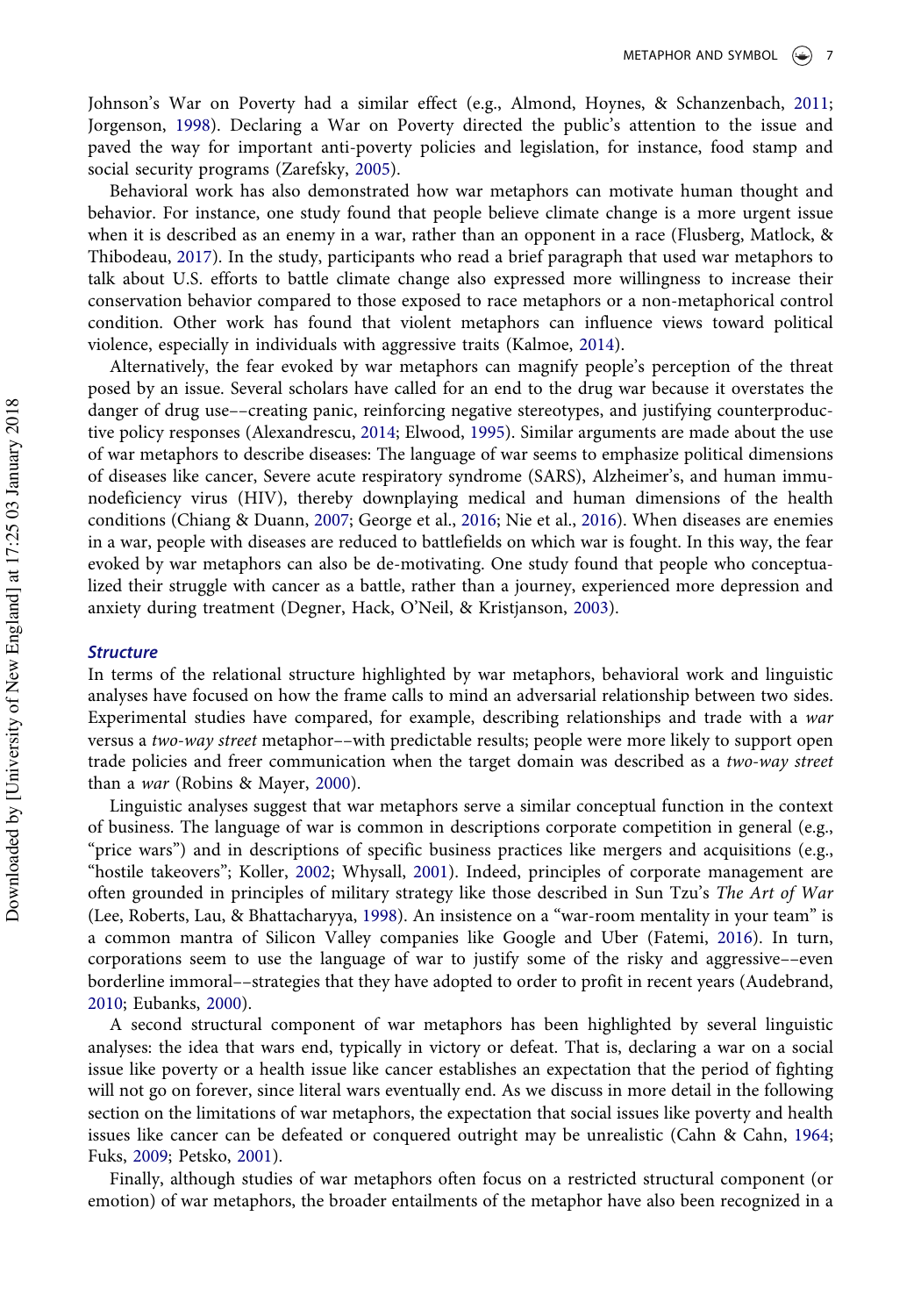number of domains. Consider, for instance, the following mapping between the structure of war and the structure of medicine:

Medicine is a battle against death. Diseases attack the body, and physicians intervene. We are almost constantly engaged in wars on various diseases, such as cancer and AIDS. Physicians, who are mostly specialists backed by allied health professionals and trained to be aggressive, fight these invading diseases with weapons designed to knock them out. Physicians give orders in the trenches and on the front lines, using their armamentaria in search of breakthroughs. Treatments are conventional or heroic, and the brave patients soldier on. We engage in triage in the emergency department, invasive procedures in the operating theater, and even defensive medicine when a legal enemy is suspected.(Annas, [1995,](#page-12-7) p. 745)

As seen here, war metaphors can, and are, used to talk and think about the domains they describe in a variety of ways. That is, war metaphors are particularly notable for their ability to evoke fear, frame an adversarial relationship, and define a time course for a conflict; however, using the language of war to describe a target domain can establish a broad and dynamic structure for talking and thinking about that domain.

## The dynamic role of context in creating meaning

The specific meaning of a war metaphor and its entailments depend on the context in which it is used. Contrast, for example, the War on Drugs with the War on Poverty. Both metaphors would seem to highlight a threat to society posed by the target problem, and, as a result, cause people to fear drug use and poverty. However, the two declarations of war seem to have affected people differently in important ways.

President Johnson's War on Poverty was widely viewed as successful: it elicited a motivating fear that led to the passage of social welfare programs that reduced poverty without stigmatizing or dehumanizing the poor (Almond et al., [2011;](#page-12-4) Jorgenson, [1998;](#page-14-23) Zarefsky, [2005](#page-17-3); but see Stricker, [2011;](#page-16-21) Woodhill, [2014](#page-17-4)). President Nixon's War on Drugs (which was dramatically escalated during the Reagan administration) on the other hand, has been widely criticized as unsuccessful: it elicited a fear not only of drugs but also of drug users (stigmatizing and dehumanizing them) and motivated policies that have had, in the minds of many criminal justice scholars, negative effects on society–– without addressing the root cause of the problem (Alexandrescu, [2014](#page-12-0); Elwood, [1995;](#page-13-6) Gray, [2011;](#page-14-24) Mallea, [2014](#page-15-22); but see Tobias, [2016\)](#page-16-22). This contrast shows that declarations of metaphorical war serve to attract attention and resources; it is then up to policy makers how to define the enemy in the war and the tactics that will be used to defeat that enemy. The impact of a war metaphor on society in turn depends on what tactics the rhetoric is used to support.

This nuance can also be seen in how war metaphors are used to talk about efforts to combat disease. As with other sociopolitical issues, using war metaphors seems to be an effective way of attracting attention and resources to study a disease (Hodgkin, [1985](#page-14-20); Mukherjee, [2010;](#page-15-15) Petsko, [2001](#page-16-17)). Further, the language of war may be helpful in explaining treatment programs to patients. That is, it may be possible to describe the medical team, the patient's immune system, and the treatment regimen as a dynamic military force that is carefully coordinated, like battalions in an army, to provide the highest standard of care.

War metaphors are also known to make arguments more persuasive when it comes to initiating and engaging in behaviors to prevent cancer (Hauser & Schwarz, [2015](#page-14-19)). When a war metaphor is used to describe cancer, people are less willing to engage in behaviors that would prevent the disease (e.g., eat less red meat, quit smoking). However, when a war metaphor is used to describe cancer and preventative behaviors are framed as a way to fight the disease, people are more likely to engage in them. In other words, a simple instantiation of a metaphorical war on cancer does not make prevention salient; instead, the metaphor seems to call aggressive treatment approaches to mind as the way to fight the enemy. But preventative behavior is not inherently incompatible with the war metaphor; prevention just needs to be mapped more explicitly to the war structure. This study, therefore, illustrates that war metaphors can both encourage and discourage certain behaviors, depending on how they are used. Further, the study illustrates the limitation of simple arguments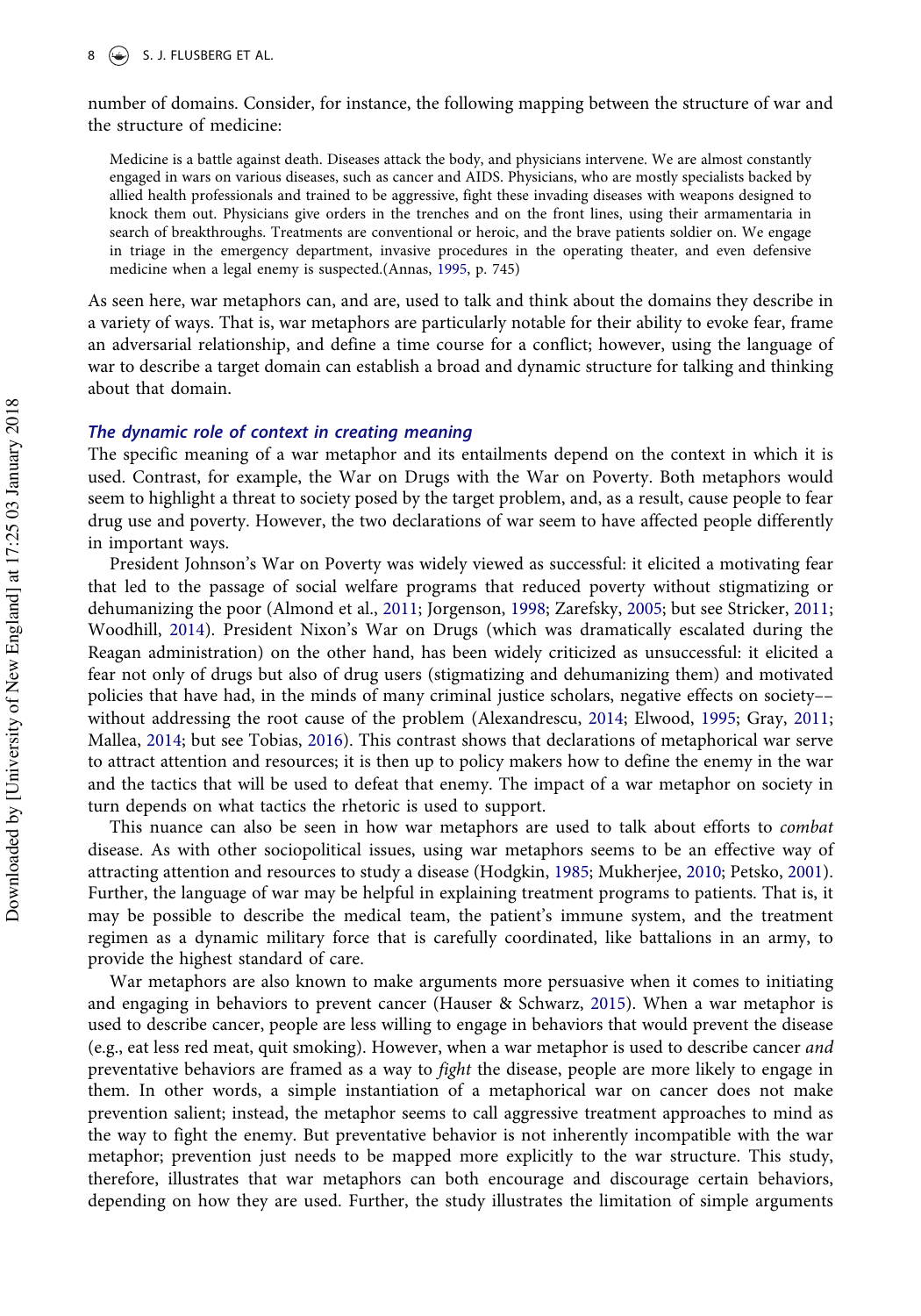in favor of or opposition toward war metaphors, since the structure and meaning of war metaphors is at least somewhat flexible (but see our discussion of limitations below).

Of course, it should also be noted that politicians, medical professionals, and patients are not constrained to use war metaphors as a structure for talking and think about everything. Patients diagnosed with cancer naturally seem to adopt different metaphors for conceptualizing different aspects of their experience with the disease (Gibbs & Franks, [2002](#page-14-25); Williams Camus, [2009\)](#page-17-1). Through empirical research and additional discourse analyses, we can gain an even better understanding of when and how to use war metaphors to achieve desirable outcomes.

## Limitations of war metaphors

There are clearly good reasons to use war metaphors. They capture people's attention, trigger emotional responses, tap into a rich source of schematic knowledge, and lead people to take a stand and form particular opinions on a wide range of issues. And yet, as we noted in the introduction and touched on in the previous section, there are those who suggest that the war frame should be abandoned. This sentiment has been decisively expressed by speculative fiction author Ursula K. Le Guin ([2012](#page-15-23)), who writes, "War as a moral metaphor is limited, limiting, and dangerous. By reducing the choices of action to 'a war against' whatever-it-is, you divide the world into Me or Us (good) and Them or It (bad) and reduce the ethical complexity and moral richness of our life to Yes/No, On/Off." We agree; as we have alluded to already, there are some good reasons to be cautious about using metaphors with war as the source domain (as [Table 3](#page-5-0) shows, the majority of linguistic analyses of war metaphors highlight their limitations and unintended consequences).

First, as mentioned, battle metaphors have become ubiquitous; perhaps too ubiquitous. They emerge in important areas of life, such as drug abuse and diseases such as cancer, but they also emerge in the context of griping about seemingly insignificant or even silly concerns or situations, such as the war on salad, the war on gluten, the war on soap operas, the war on leg warmers, and the war on traffic congestion. In some cases, war metaphors are hyperbolic. For instance, leading up to the 2016 presidential election, stories appeared in the popular media about how Alicia Machado, former Miss Universe, "surrender[ed] in war of words with Donald Trump" and gave up "battling the outspoken billionaire" (Lockett, [2016,](#page-15-24) p. 280). This was after he had referred to her as Miss Piggy. Using such language again and again, especially in this melodramatic fashion, may cause people to tune out and pay little attention to an issue (e.g., Stelzner, [1977](#page-16-1)).

One reason this might be the case is that the war metaphor is not always apt, despite the ease with which it is deployed. Consider President Ford's declaration of war against inflation (Stelzner, [1977](#page-16-1)). Unlike the wars against poverty, drugs, and crime, the metaphorical war against inflation never resonated strongly with the public, nor did it effectively motivate policy initiatives. One reason, according to Stelzner [\(1977](#page-16-1)), is that the metaphor was not apt: people did not perceive inflation as a sufficiently threatening enemy; and the proposed strategy of attack––volunteerism––was inconsistent with a war schema.

Even when war metaphors are useful for communicating about certain aspects of a societal problem, they can still be counterproductive. In communicating about cancer, for instance, metaphor is helpful for framing the deleterious aspects of the disease. Using military language to talk about cancer gives a way to communicate and conceptualize cancer as an enemy; doctors and medical experts as commanders; healthcare teams as allies; and medical treatments, such as chemotherapy, as weapons (Hodgkin, [1985;](#page-14-20) Stibbe, [1997](#page-16-23)). It can also give a sense of power to some patients (see Reisfield & Wilson, [2004\)](#page-16-18). However, there are some downsides to using metaphor in cancer communication. It can make some cancer patients feel guilty for not fighting a stronger battle if their condition does not improve (Semino, [2008;](#page-16-24) Semino, Demjén, & Demmen, [2016;](#page-16-25) see also Sontag, [1978,](#page-16-19) for a broader take on the issue). War metaphors can also dampen people's interests in cancer screening and preventive treatments unless these behaviors are explicitly identified as a means of fighting the enemy (Hauser & Schwarz, [2015\)](#page-14-19). Some argue that war metaphors distort how society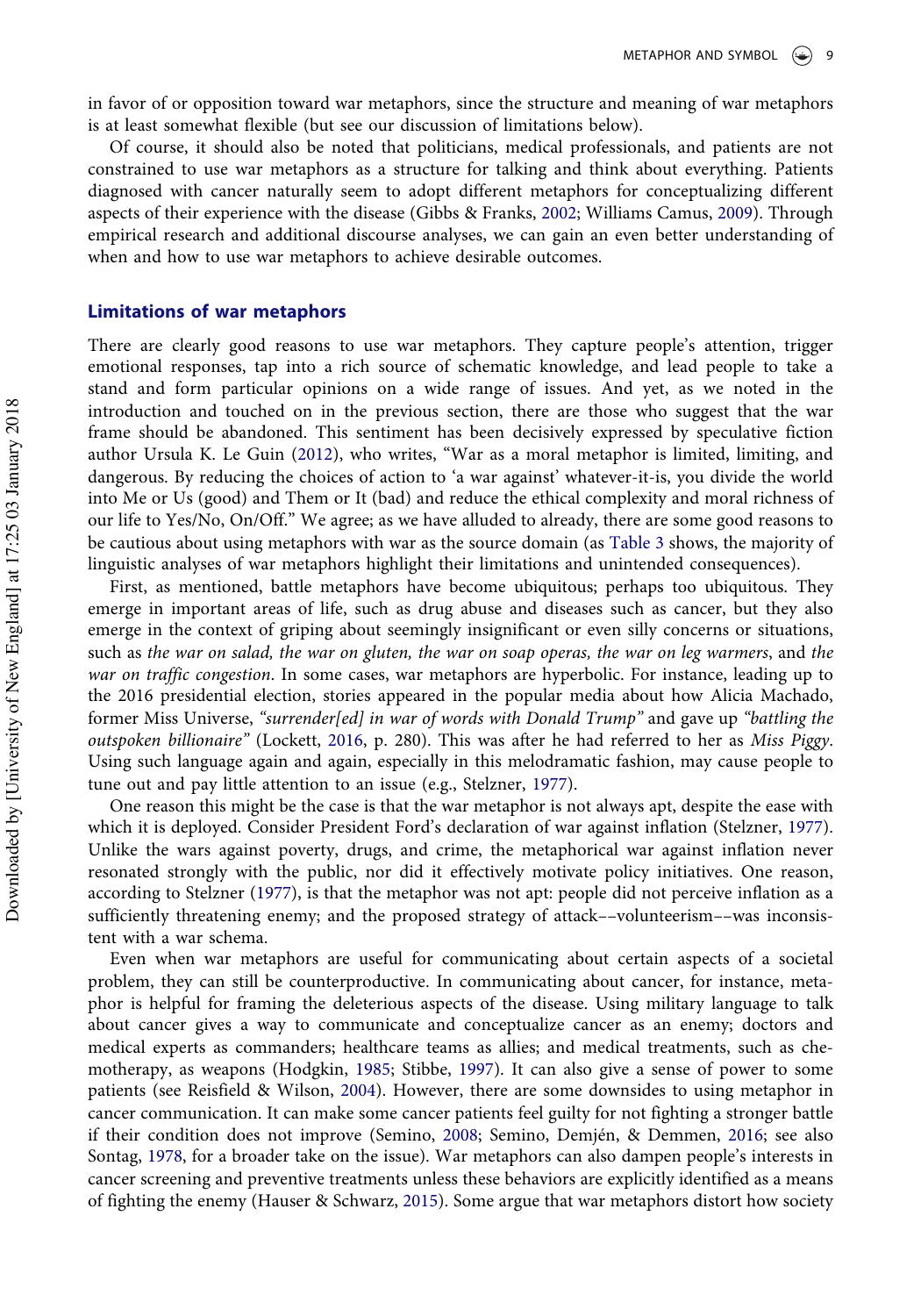views cancer, that is, as something to conquer (even in instances when it clearly cannot), and that this lazy, sloppy way of framing cancer can have a negative impact on policy and global medical care initiatives (Coleman, [2013](#page-13-1)).

This speaks to Le Guin's suggestion that using war metaphors can bring on an overly simplistic, combative way of viewing the world, which may constrain how people reason about an issue, preventing or delaying effective solutions from being considered (Cahn & Cahn, [1964;](#page-13-18) Coleman, [2013](#page-13-1); Elwood, [1995](#page-13-6); Hartmann-Mahmud, [2002;](#page-14-5) Larson, [2005\)](#page-15-3). In the case of invasive species in biology, for example, Larson [\(2005](#page-15-3)) suggests the war metaphor may contribute to a "literal" war against those species, which can cause friction among different activist groups (e.g., conservationists and animal rights advocates), leading to real interpersonal conflicts and inhibiting conservation efforts.

What's more, we are regularly inundated with dramatic, daunting messages about death and destruction in literal wars, including the Vietnam War, the Gulf War, and the Afghanistan War. For real wars, headlines in the popular media may give people a sense of hopelessness when they read about losses, as in Billions of dollars lost, thousands of lives lost in Afghanistan War (Bingham, [2012](#page-13-23)) or wars that cannot be won, for instance, The U.S. will never win the war in Afghanistan (vanden Huevel, [2017\)](#page-17-5). In addition, viewing images or videos of dead bodies or people in distress can lead people to disengage from an issue (Fanti, Vanman, Henrich, & Avraamides, [2009](#page-13-24)). Highly negative information can also impair memory and cause people to pay less attentive to certain details of the material at hand, and this can vary across age groups (for discussion of memory tradeoffs, see Kensinger, Garoff-Eaton, & Schacter, [2006](#page-15-25)). Thus, it is possible that frequently hearing or reading about actual war can cause people to divert their attention from or pay minimal attention to messages about metaphorical battles.

Another notorious feature of real wars that may extend to metaphorical ones is the fact public enthusiasm for such conflicts typically wanes over time. For example, the percentage of Americans supporting a war in Afghanistan dropped dramatically in the period between the September 11, 2001 attacks and 2014, and comparable trends have been observed for the wars in Iraq, Vietnam, and Korea (Newport, [2014\)](#page-15-26). Similarly, while the initial call for a War on Drugs may have captured the public's attention and drummed up support for stricter law enforcement and criminal prosecutions, in recent years these efforts are widely viewed as failed and misguided (Gray, [2011](#page-14-24); Mallea, [2014\)](#page-15-22). In fact, by 2014, two thirds of Americans favored treatment over jail time for users of hard drugs like cocaine and heroin (Pew Research Center, [2014](#page-16-26)), and by 2016, 60% of the public supported legalizing marijuana (Swift, [2016](#page-16-27)).

The fatigue associated with drawn out metaphorical wars may be exacerbated by the fact that many figurative conflicts do not have a clear path to victory or means of assessing winners and losers. While this is sometimes the case in real armed conflicts (e.g., the war in Afghanistan), we believe the war schema is more closely aligned with events like the American Civil War and World War II, where the victors are easily discerned (not to mention given an air of moral superiority). When it comes to the wars on Drugs, Poverty, and Terror, on the other hand, what it would mean to "win" is more obscure. This has led to disagreement about the relative success of these initiatives (Cassidy, [2014](#page-13-25); Coyne & Hall, [2017](#page-13-26); Gray, [2011;](#page-14-24) Jorgenson, [1998;](#page-14-23) London, [2005;](#page-15-27) Mallea, [2014](#page-15-22); Noah, [2014](#page-15-28); Tobias, [2016](#page-16-22); Woodhill, [2014](#page-17-4)), which may result in waning public approval and interest. So, while calling for a War on Climate Change may be initially motivating (Flusberg et al., [2017\)](#page-13-16), it is possible that over time this way of framing the issue will become counterproductive because there is no way to determine whether or not the war has been won. Similar points have been made about the use of war metaphors in discussions of "invasive" species in biology; an initially motivating militaristic call to action gradually becomes disheartening when it is clear invasive species have become a permanent feature of local ecologies (Larson, [2005](#page-15-3)).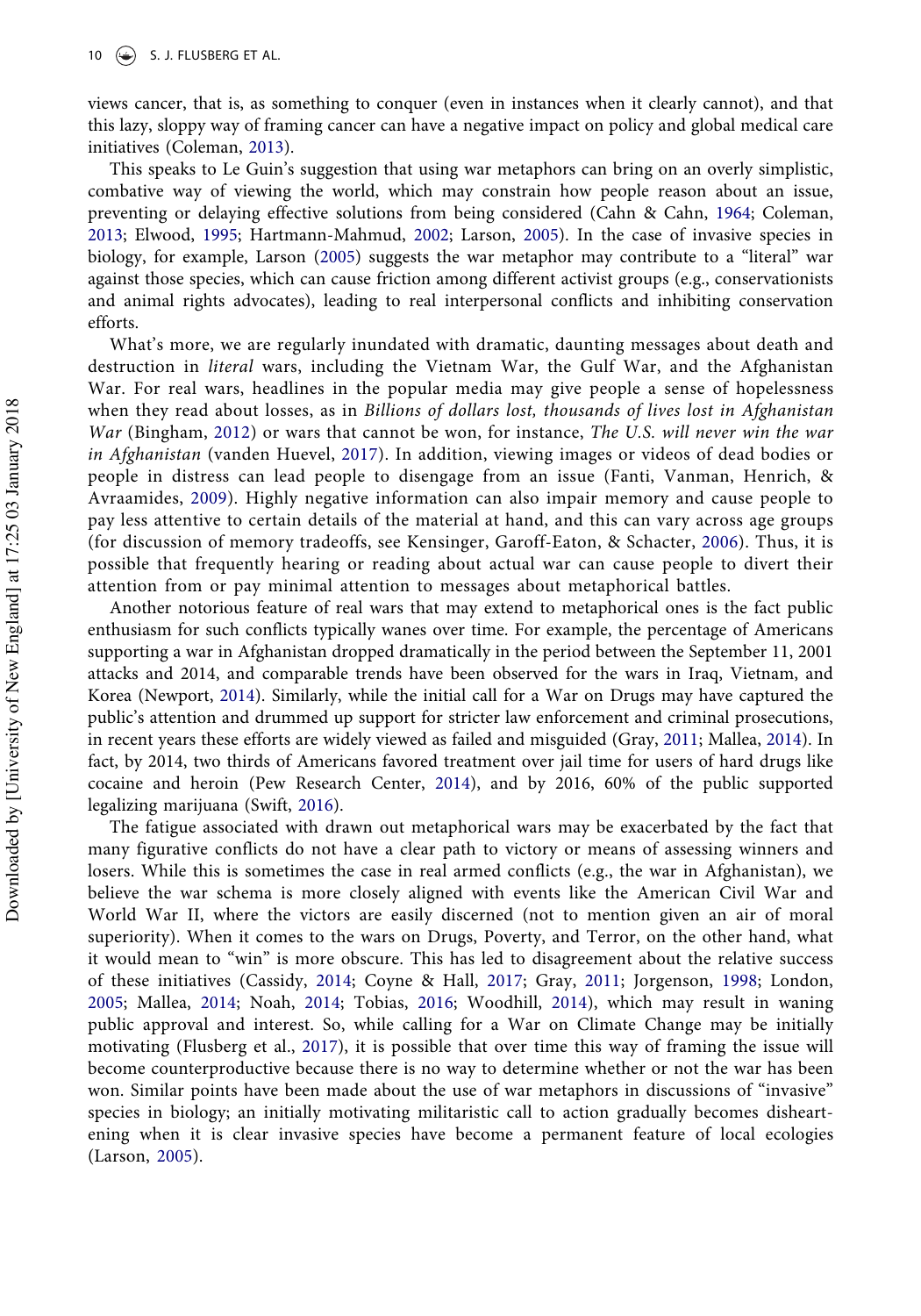# General discussion

Love is like war: easy to begin but very hard to stop.

—(Mencken & Nathan, [1920](#page-15-29), p. 132)

We have argued that war metaphors are commonplace in public discourse in part because they tap into basic and widely shared schematic knowledge that efficiently structures our ability to reason about any situation involving opposing sides (at any level of abstraction). What's more, the vivid emotional valence associated with war can quickly activate a sense of urgency and anxiety, which may motivate further action under some circumstances (at least in the short term). Together, this can lead to a positive feedback loop, as the omnipresence of the arousing metaphor ensures that the war frame is a reliable and readily available source of common ground in communications. To paraphrase H. L. Mencken, we might say that war metaphors are like love: easy to begin (using) but very hard to stop.

However, we have also suggested that while the entailments of the war frame are largely conventional, the meaning of the metaphor, its effect on the audience, is intimately tied to the context in which it is used (Gibbs & Colston, [2012;](#page-14-10) Thibodeau, Crow, et al., [2017\)](#page-16-10). Calling for a war on climate change does not necessarily have the same impact as calling for a war on cancer. And even within the disease domain, describing a battle or war or fighter may have different connotations, and different cognitive and affective consequences, depending on the speaker, listener, and context. Therefore, we argue that blanket statements about the utility of the war frame are misguided, and suggest that a more careful consideration of the empirical literature is required in decisions about whether or not to use the metaphor in communications.

#### Guidelines for using the war frame

With these points in mind, however, we believe it is possible to sketch out some empirically grounded guidelines for effectively employing war metaphors in public discourse. First, the target domain should pose a real and imminent threat, and there should be a relatively clear way of inferring whether or not that threat has been *defeated*. In other words, we suggest avoiding hyperbolic uses of the war frame (e.g., The War on Salad) and making every attempt to ensure that war is an apt vehicle for metaphoric comparison; specifically, that it shares key structural relations with the target domain (e.g., The War on Illiteracy or The War on Poverty, where the target domain has a negative valence and where there are potential losses and gains). Second, the war frame is probably most effective as an initial call to arms in that it is intended to elicit an emotional reaction, draw attention to an issue, and motivate behavior change or a shift in support for a certain policy or intervention. However, as we have seen in our discussion of the drug war and the war on cancer, there are potential dangers with the war framing. It may be ineffective or even harmful in some situations, for instance, for cancer patients with no hope of survival, or if framed in an overly negative way or emphasized over a long period of time. The war framing may also work well in some cultures but not in others. Therefore, our final suggestion is that communicators should be prepared to articulate the specific ways in which the target domain is like a war, and the ways in which it is not. If needed, they should be ready to replace the war frame with a different metaphoric message.

## Implications for theories of metaphor

What do the results of the present case study mean for popular theories of metaphoric representation and processing? While our findings are compatible with claims made by many different theorists, we do think that the literature on war metaphors serves to highlight the strengths and weaknesses of different approaches to thinking about metaphorical reasoning. For example, the importance of attending to shared structural relations in determining whether or not WAR would be an apt vehicle underscores a key feature of Gentner and colleagues' Structure-Mapping Theory (SMT) of analogy and metaphor (Gentner et al., 2001; see also Bowdle & Gentner, [2005](#page-13-8); Flusberg, Thibodeau,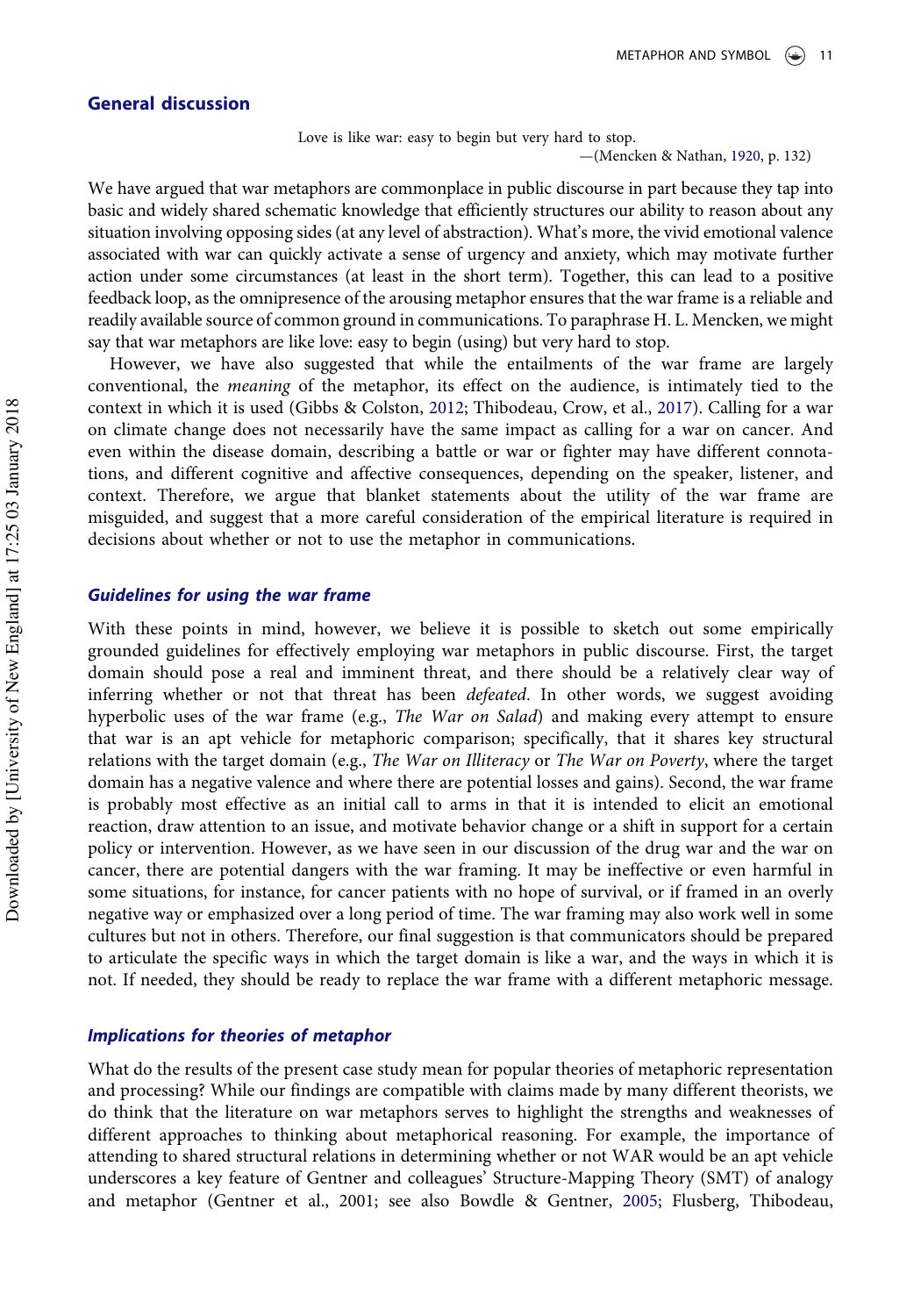Sternberg, & Glick, [2010](#page-13-27); Gentner, [1983](#page-13-9)). However, because SMT only attempts to simulate the cognitive mechanisms that support cross-domain mappings (and the resulting set of inferences or generalizations), it cannot fully account for the effects of the war frame, which derives much of its power from the emotional response it can elicit.

Conceptual Metaphor Theory (CMT) may be better equipped to accommodate the affective component of war metaphors since this approach emphasizes the embodied nature of metaphorical thinking (Gibbs, [1994;](#page-14-9) Lakoff & Johnson, [1980](#page-15-6), [1999\)](#page-15-30). While CMT, like SMT, aims to illuminate how structural relations are mapped from source to target domain, CMT also tries to account for the experiential origins of metaphoric thought, especially through mentally simulating bodily states and actions (Gallese & Lakoff, [2005](#page-13-28); Gibbs, [2006](#page-14-26); Gibbs & Matlock, [2008](#page-14-27)). Because our affective experience plays such an important role in our embodied experience of the world, CMT is naturally suited to explain how the emotional impact of armed conflict becomes a key part of our conceptual representations of metaphorical wars. And yet, as critics of the CMT account of war metaphors in particular have pointed out, most people are adept at understanding, using, and extending war metaphors without any direct experience in a real war (e.g., Howe, [2007](#page-14-28); Ritchie, [2003](#page-16-13)). This suggests that CMT may need to broaden the scope of what "counts" as embodied experience to include varieties of cultural, emotive, and linguistic experience (see Flusberg et al., [2010\)](#page-13-27).

Neither SMT nor CMT adequately captures the importance of social pragmatics in metaphoric communications. Steen's Deliberate Metaphor Theory (DMT) aims to address this apparent gap by emphasizing the differences between intentional and unintentional uses of metaphor, and the possible cognitive consequences of this distinction for the listener (Steen, [2015,](#page-16-28) [2017\)](#page-16-29). When it comes to war metaphors, it is clear that sometimes the metaphor is used and extended in a deliberate way to frame a particular issue (see [Table 1](#page-1-0)), but that at other times it is used more unconsciously as part of the structure of natural English (e.g., when discussing ARGUMENT as WAR, or battling cancer). To the extent that DMT draws attention to this distinction, and to the critical role social pragmatics plays in communications, this appears to be a strength of this approach. However, critics of DMT have identified some of the specific entailments of the theory (e.g., that deliberate uses of metaphor should capture more attention and therefore be more memorable) that are not well supported by the empirical literature (see Gibbs, [2015;](#page-14-29) Thibodeau, [2017\)](#page-16-30).

Taken together, this discussion suggests that no single theory of metaphoric representation or processing can full capture the dynamic and nuanced functions of metaphor in both cognition in general, and in public discourse in particular (Gibbs & Colston, [2012\)](#page-14-10). In closing, we would like to advocate a more pluralistic approach to characterizing the role of metaphor in public discourse.

## Future directions

There is still a great deal we do not know about the nature and power of the war frame that needs to be addressed in future research. For example, just how widespread and universal is the use (and understanding) of war metaphors? Lakoff and Johnson [\(1980](#page-15-6)) suggested that because Americans "live by" the metaphor ARGUMENT IS WAR, they would have trouble recognizing, not to mention comprehending, the arguments of another culture whose disputes are structured in terms of a different source domain (e.g., DANCE). Yet some scholars have pushed back on these claims, arguing WAR is not even the dominant organizing principle for thinking about arguments among American English speakers (Howe, [2007](#page-14-28); Ritchie, [2003](#page-16-13)). As we have seen, many important social and political issues are frequently discussed in terms of war in American public discourse, so it is vital to address these issues with empirical rigor, and to examine whether the same thing holds true in other cultural and linguistic contexts. Are elections, diseases, crime, and economic issues understood in terms of war metaphors in other countries, and, if not, what are the alternatives? Even if war metaphors are commonplace, do people in different cultures think about wars in the same way, or does the war schema itself depend on context?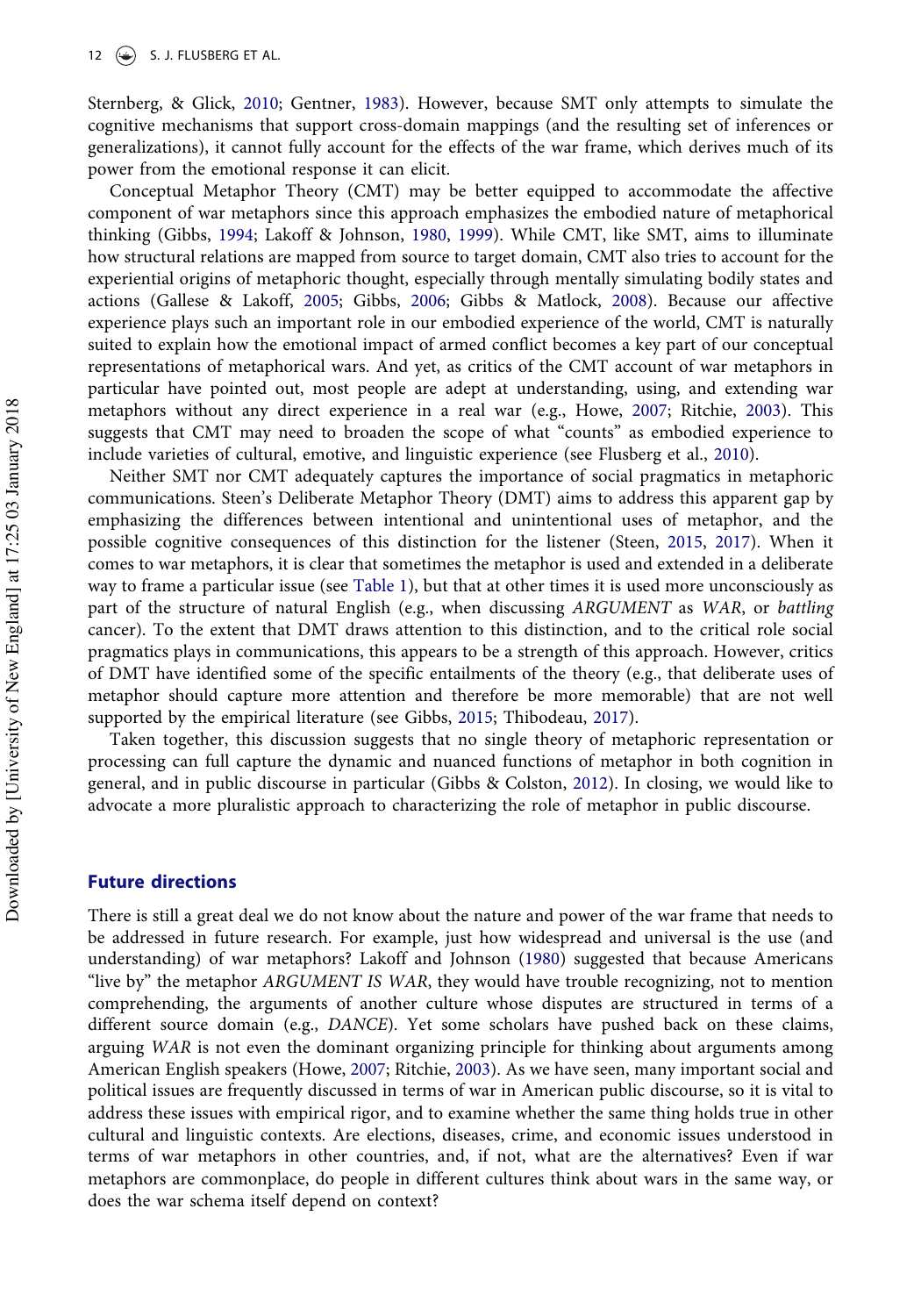Some new corpus analysis work on metaphor use among Spanish cancer patients suggests that a war framing is common in cancer discourse, but it is important to note that certain aspects are more or less prominent or common than they are in English or possibly other languages (Magana, Quintana, & Matlock, [under review](#page-15-31)). For instance, in Spanish, vulnerable parts of the body can be personified as if they were soldiers helping the cancer victim fight the battle, as in Debido a toda la medicación que tuvieron que ponerme, mis riñones fueron vencidos en la lucha y fallaron (translated as "Due to all the medication, my kidneys were defeated in the battle and failed to function").

We also believe that more experimental studies are necessary to determine the efficacy of the war frame in different contexts. To date, there have only been a handful of controlled experiments that contrast the war frame to other metaphors (or more neutral language), and yet these studies are vital to help determine the practical significance and possible applications of this sort of discourse. Some commentators, for example, have suggested that more specific instantiations of the broader war frame, like coups versus battles versus revolutions, may have differential impacts on public opinion and behavior (e.g., Godoy & Jaffe, [2016](#page-14-30)), but we know of no data to support these claims.

More detailed corpus analyses would also be useful to help inform which types of wars, and which aspects of the war schema, are invoked by different people to talk about different subjects. Does this language depend on an individual's own personal experiences with war? For example, are people more or less likely to use the war frame when they have experienced armed conflicts first-hand? Will this vary across age groups, which may have participated in very different types of wars (e.g., ones with positive connotations, like World War II, versus ones with more negative connotations, like the Iraq War). And how do war metaphors interact with these individual differences in combat experience in terms of motivating positive or negative reactions?

Finally, because war metaphors are so ubiquitous––and in some ways are a reasonable target of criticism––we believe more research is needed to pursue and evaluate possible alternative frames across a variety of domains (e.g., politics, business, crime, disease). As we have seen, some scholars have already made suggestions along these lines, but more work is required to investigate the aptness and appropriateness of substitute metaphors. War metaphors may not be inevitable in public discourse, but it remains to be seen how much effort would be required to shift the conversation to a different and potentially more beneficial way of communicating.

#### Acknowledgements

We thank the Editor, Raymond Gibbs,and anonymous reviewers for helpful comments on an early draft of this manuscript. We are also grateful for discussions about war metaphors with Oana David, Chelsea Coe, Jeffrey Yoshimi, Rose Hendricks, and other colleagues.

#### References

- <span id="page-12-0"></span>Alexandrescu, L. (2014). Mephedrone, assassin of youth: The rhetoric of fear in contemporary drug scares. Crime, Media, Culture, 10(1), 23–37. doi[:10.1177/1741659013511975](http://dx.doi.org/10.1177/1741659013511975)
- <span id="page-12-4"></span>Almond, D., Hoynes, H. W., & Schanzenbach, D. W. (2011). Inside the war on poverty: The impact of food stamps on birth outcomes. The Review of Economics and Statistics, 93(2), 387–403. doi:[10.1162/REST\\_a\\_00089](http://dx.doi.org/10.1162/REST_a_00089)

<span id="page-12-7"></span><span id="page-12-5"></span>Andréani, G. (2004). The "War on Terror": Good cause, wrong concept. Survival, 46(4), 31–50.

- Annas, G. J. (1995). Reframing the debate on health care reform by replacing our metaphors. New England Journal of Medicine, 332(11), 745–748. doi[:10.1056/NEJM199503163321112](http://dx.doi.org/10.1056/NEJM199503163321112)
- <span id="page-12-3"></span>Asplund, T. (2011). Metaphors in climate discourse: An analysis of Swedish farm magazines. Journal of Science Communication, 10(4), 1–8.
- <span id="page-12-2"></span>Audebrand, L. K. (2010). Sustainability in strategic management education: The quest for new root metaphors. Academy of Management Learning & Education, 9(3), 413–428. doi[:10.5465/AMLE.2010.53791824](http://dx.doi.org/10.5465/AMLE.2010.53791824)
- <span id="page-12-1"></span>Bartolucci, V. (2012). Terrorism rhetoric under the Bush administration: Discourses and effects. Journal of Language and Politics, 11(4), 562–582. doi[:10.1075/jlp.11.4](http://dx.doi.org/10.1075/jlp.11.4)
- <span id="page-12-6"></span>Bartolucci, V., & Gallo, G. (2015). Terrorism, system thinking and critical discourse analysis. Systems Research and Behavioral Science, 32(1), 15–27. doi[:10.1002/sres.v32.1](http://dx.doi.org/10.1002/sres.v32.1)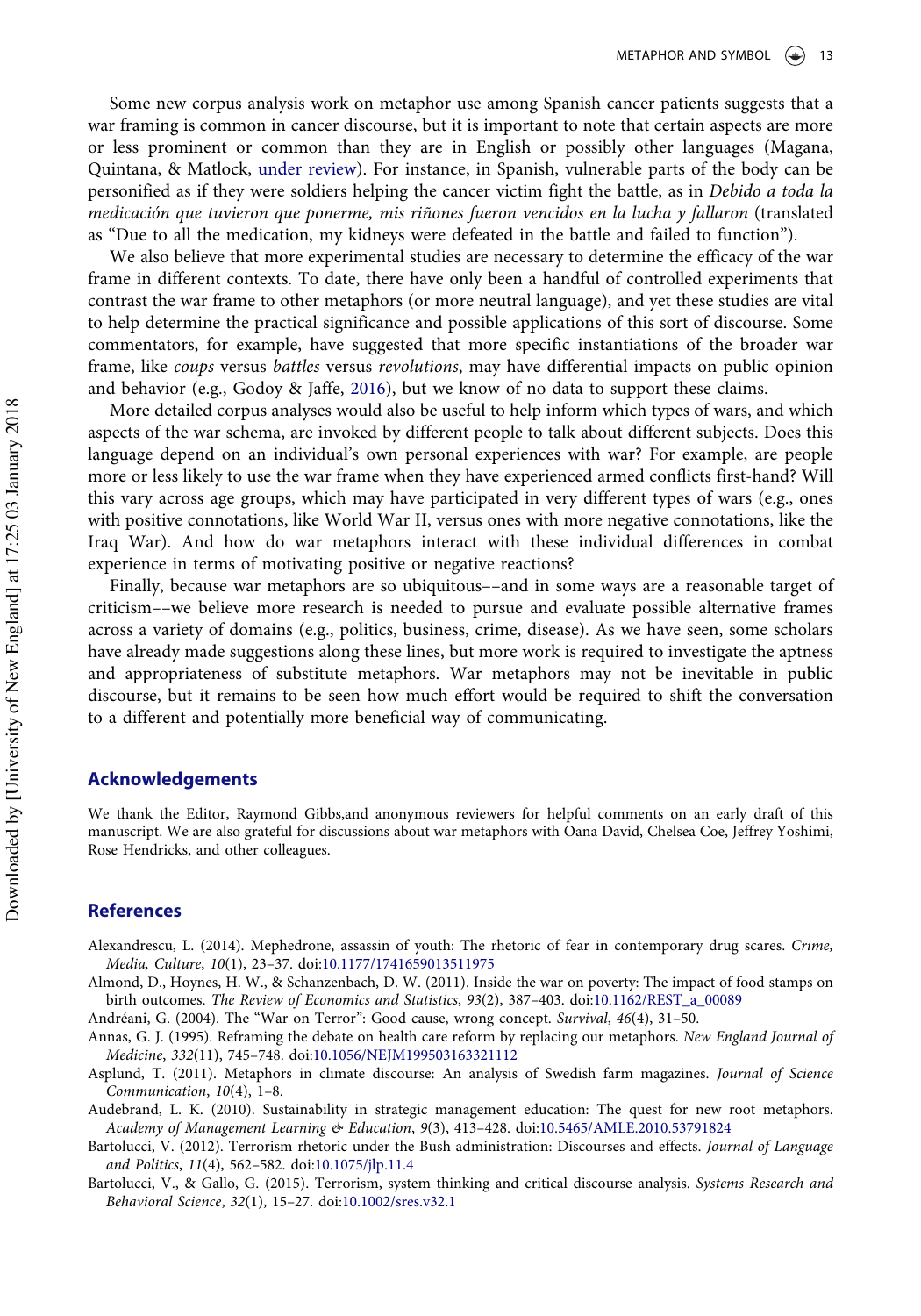<span id="page-13-23"></span>Bingham, A. (2012, May 1). Afghanistan war by the numbers: Lives lost, billions spent. ABC News, Retrieved from <http://abcnews.go.com/Politics/OTUS/billionsdollars-thousands-lives-lost-afghanistan-war/story?id=16256292>

<span id="page-13-12"></span>Blank, G. D. (1988). Metaphors in the lexicon. Metaphor and Symbol, 3(3), 21–36. doi[:10.1207/s15327868ms0301\\_2](http://dx.doi.org/10.1207/s15327868ms0301_2)

- <span id="page-13-11"></span>Boroditsky, L. (2000). Metaphoric structuring: Understanding time through spatial metaphors. Cognition, 75(1), 1–28. doi[:10.1016/S0010-0277\(99\)00073-6](http://dx.doi.org/10.1016/S0010-0277(99)00073-6)
- <span id="page-13-8"></span>Bowdle, B. F., & Gentner, D. (2005). The career of metaphor. Psychological Review, 112(1), 193–216. doi[:10.1037/0033-](http://dx.doi.org/10.1037/0033-295X.112.1.193) [295X.112.1.193](http://dx.doi.org/10.1037/0033-295X.112.1.193)
- <span id="page-13-13"></span>Bryan, B. (2017, January 13). GOP lawmaker uses bizarre goat metaphor for Obamacare while arguing for repeal. Retrieved from <http://www.businessinsider.com/obamacare-goat-drew-ferguson-repeal-replace-2017-1>
- <span id="page-13-18"></span>Cahn, E. S., & Cahn, J. C. (1964). The war on poverty: A civilian perspective. The Yale Law Journal, 73, 1317–1352. doi[:10.2307/794511](http://dx.doi.org/10.2307/794511)
- <span id="page-13-25"></span>Cassidy, J. (2014, January 14). How the war on poverty succeeded (in four charts). Retrieved from [http://www.](http://www.newyorker.com/news/john-cassidy/how-the-war-on-poverty-succeeded-in-four-charts) [newyorker.com/news/john-cassidy/how-the-war-on-poverty-succeeded-in-four-charts](http://www.newyorker.com/news/john-cassidy/how-the-war-on-poverty-succeeded-in-four-charts)
- <span id="page-13-3"></span>Cespedes, F. V. (2014, December 19). Stop using battle metaphors in your company strategy. Retrieved from [https://hbr.](https://hbr.org/2014/12/stop-using-battle-metaphors-in-your-company-strategy) [org/2014/12/stop-using-battle-metaphors-in-your-company-strategy](https://hbr.org/2014/12/stop-using-battle-metaphors-in-your-company-strategy)
- <span id="page-13-5"></span>Chapman, S. (2017, March 17). Opioid epidemic: Another drug war failure. Retrieved from [http://www.chicagotribune.](http://www.chicagotribune.com/news/opinion/chapman/ct-jeff-sessions-opioids-drugs-perspec-0319-md-20170317-column.html) [com/news/opinion/chapman/ct-jeff-sessions-opioids-drugs-perspec-0319-md-20170317-column.html](http://www.chicagotribune.com/news/opinion/chapman/ct-jeff-sessions-opioids-drugs-perspec-0319-md-20170317-column.html)
- <span id="page-13-20"></span>Chiang, W.-Y., & Duann, R.-F. (2007). Conceptual metaphors for sars: "War" between whom? Discourse and Society, 18(5), 579–602. doi:[10.1177/0957926507079631](http://dx.doi.org/10.1177/0957926507079631)
- <span id="page-13-7"></span>Citron, F. M., & Goldberg, A. E. (2014). Metaphorical sentences are more emotionally engaging than their literal counterparts. Journal of Cognitive Neuroscience, 26, 2585–2595. doi:[10.1162/jocn\\_a\\_00654](http://dx.doi.org/10.1162/jocn_a_00654)
- <span id="page-13-14"></span><span id="page-13-1"></span>Clark, H. H. (1996). Using language. Cambridge, England: Cambridge University Press.
- Coleman, M. P. (2013). War on cancer and the influence of the medical-industrial complex. Journal of Cancer Policy, 1(3–4), e31–e34. doi[:10.1016/j.jcpo.2013.06.004](http://dx.doi.org/10.1016/j.jcpo.2013.06.004)
- <span id="page-13-26"></span>Coyne, C. J., & Hall, A. R. (2017, April 12). Four decades and counting: The continued failure of the war on drugs. Retrieved from [https://www.cato.org/publications/policy-analysis/four-decades-counting-continued-failure-war](https://www.cato.org/publications/policy-analysis/four-decades-counting-continued-failure-war-drugs)[drugs](https://www.cato.org/publications/policy-analysis/four-decades-counting-continued-failure-war-drugs)
- <span id="page-13-15"></span>Degner, L. F., Hack, T., O'Neil, J., & Kristjanson, L. J. (2003). A new approach to eliciting meaning in the context of breast cancer. Cancer Nursing, 26(3), 169–178. doi[:10.1097/00002820-200306000-00001](http://dx.doi.org/10.1097/00002820-200306000-00001)
- <span id="page-13-4"></span>Durston, C. (1985). The puritan war on Christmas. History Today, 35, 12. Retrieved from [http://www.historytoday.](http://www.historytoday.com/chris-durston/puritan-war-christmas) [com/chris-durston/puritan-war-christmas](http://www.historytoday.com/chris-durston/puritan-war-christmas)
- <span id="page-13-6"></span>Elwood, W. N. (1995). Declaring war on the home front: Metaphor, presidents, and the war on drugs. Metaphor and Symbol, 10(2), 93–114. doi:[10.1207/s15327868ms1002\\_2](http://dx.doi.org/10.1207/s15327868ms1002_2)
- <span id="page-13-19"></span>Eubanks, P. (2000). A war of words in the discourse of trade: The rhetorical constitution of metaphor. Carbondale and Edwardsville: SIU Press.
- <span id="page-13-2"></span>Fairley, M. (2016). The war on truth: How a generation abandoned reality. CreateSpace Independent Publishing Platform. ISBN 1540579638, 9781540579638
- <span id="page-13-24"></span>Fanti, K. A., Vanman, E., Henrich, C. C., & Avraamides, M. N. (2009). Desensitization to media violence over a short period of time. Aggressive Behavior, 35(2), 179–187. doi:[10.1002/ab.v35:2](http://dx.doi.org/10.1002/ab.v35:2)
- <span id="page-13-21"></span><span id="page-13-0"></span>Farmbry, K. (Ed.). (2014). The war on poverty: A retrospective. Lanham, MD: Lexington Books.
- Fatemi, F. (2016, February 7). Why your company needs a war room like Uber. Forbes. Retrieved from [https://www.](https://www.forbes.com/sites/falonfatemi/2016/02/07/how-to-instill-a-war-room-mentality-in-your-team/%2362e5a9683541) [forbes.com/sites/falonfatemi/2016/02/07/how-to-instill-a-war-room-mentality-in-your-team/#62e5a9683541](https://www.forbes.com/sites/falonfatemi/2016/02/07/how-to-instill-a-war-room-mentality-in-your-team/%2362e5a9683541)
- <span id="page-13-16"></span>Flusberg, S. J., Matlock, T., & Thibodeau, P. H. (2017). Metaphors for the war (or race) against climate change. Environmental Communication, 1–15.
- <span id="page-13-27"></span>Flusberg, S. J., Thibodeau, P. H., Sternberg, D. A., & Glick, J. J. (2010). A connectionist approach to embodied conceptual metaphor. Frontiers in Psychology, 11(6), 769–783. doi:[10.3389/fpsyg.2010.00197](http://dx.doi.org/10.3389/fpsyg.2010.00197)
- <span id="page-13-22"></span>Fuks, A. (2009). The military metaphors of modern medicine. In Z. Li & T. L. Long (Eds.), The meaning management challenge: Making sense of health, illness, and disease (pp. 57–68). Oxford, England: Inter-Disciplinary Press.
- <span id="page-13-28"></span>Gallese, V., & Lakoff, G. (2005). The brain's concepts: The role of the sensory-motor system in conceptual knowledge. Cognitive Neuropsychology, 22(3–4), 455–479. doi[:10.1080/02643290442000310](http://dx.doi.org/10.1080/02643290442000310)
- <span id="page-13-9"></span>Gentner, D. (1983). Structure-mapping: A theoretical framework for analogy. Cognitive Science, 7(2), 155–170. doi[:10.1207/s15516709cog0702\\_3](http://dx.doi.org/10.1207/s15516709cog0702_3)
- Gentner, D., Bowdle, B., Wolff, P., & Boronat, C. (2001). Metaphor is like analogy. In D. Gentner, K. J. Holyoak, & B. Kokinov (Eds.), The analogical mind: Perspectives from cognitive science (pp. 199–253). Cambridge, MA: MIT Press.
- <span id="page-13-17"></span>George, D. R., Whitehouse, E. R., & Whitehouse, P. J. (2016). Asking more of our metaphors: Narrative strategies to end the "War on Alzheimer's" and humanize cognitive aging. The American Journal of Bioethics, 16, 22–24. doi[:10.1080/15265161.2016.1214307](http://dx.doi.org/10.1080/15265161.2016.1214307)
- <span id="page-13-10"></span>Gibbs, R. W., Jr., & Cameron, L. (2008). The socio-cognitive dynamics of metaphor performance. Cognitive Systems Research, 9, 64–75. doi:[10.1016/j.cogsys.2007.06.008](http://dx.doi.org/10.1016/j.cogsys.2007.06.008)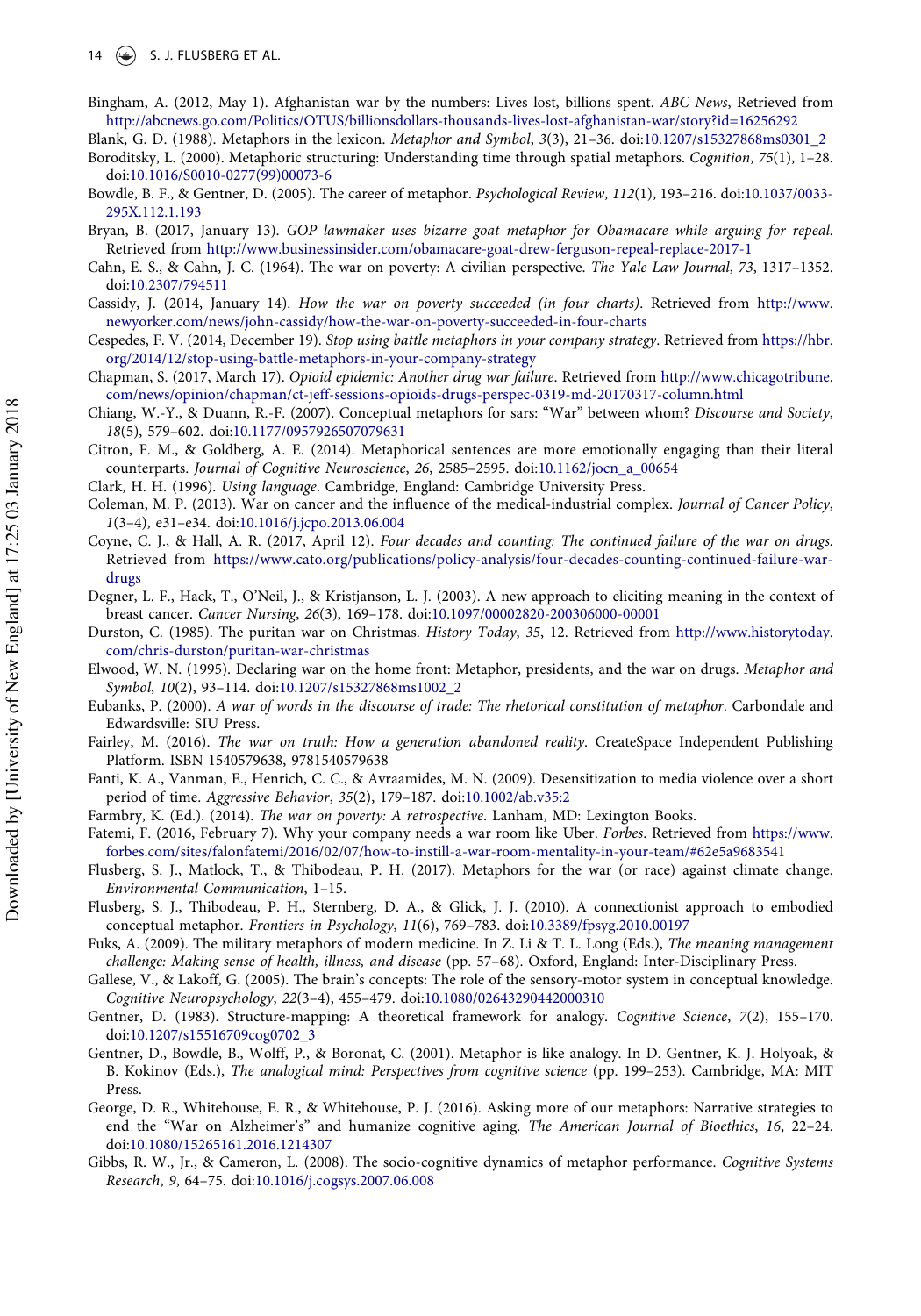- <span id="page-14-9"></span>Gibbs, R. W., Jr. (1994). The poetics of mind: Figurative thought, language, and understanding. Cambridge: Cambridge University Press.
- <span id="page-14-15"></span>Gibbs, R. W., Jr. (1996). Why many concepts are metaphorical. Cognition, 61(3), 309–319. doi[:10.1016/S0010-0277\(96\)](http://dx.doi.org/10.1016/S0010-0277(96)00723-8) [00723-8](http://dx.doi.org/10.1016/S0010-0277(96)00723-8)
- <span id="page-14-13"></span>Gibbs, R. W., Jr. (1999). Taking metaphor out of our heads and putting it into the cultural world. Amsterdam Studies in the Theory and History of Linguistic Science Series, 4, 145–166.
- <span id="page-14-26"></span>Gibbs, R. W., Jr. (2006). Metaphor interpretation as embodied simulation. Mind & Language, 21(3), 434-458. doi[:10.1111/j.1468-0017.2006.00285.x](http://dx.doi.org/10.1111/j.1468-0017.2006.00285.x)
- <span id="page-14-14"></span>Gibbs, R. W., Jr. (2011). Evaluating conceptual metaphor theory. Discourse Processes, 48(8), 529-562. doi:[10.1080/](http://dx.doi.org/10.1080/0163853X.2011.606103) [0163853X.2011.606103](http://dx.doi.org/10.1080/0163853X.2011.606103)
- <span id="page-14-29"></span>Gibbs, R. W., Jr. (2015). Does deliberate metaphor theory have a future. Journal of Pragmatics, 90, 73-76. doi:[10.1016/](http://dx.doi.org/10.1016/j.pragma.2015.03.016) [j.pragma.2015.03.016](http://dx.doi.org/10.1016/j.pragma.2015.03.016)
- <span id="page-14-4"></span>Gibbs, R. W., Jr. (2017). Metaphor wars: Conceptual metaphors in human life. Cambridge: Cambridge University Press.
- <span id="page-14-25"></span><span id="page-14-10"></span>Gibbs, R. W., Jr., & Colston, H. L. (2012). Interpreting figurative meaning. New York, NY: Cambridge University Press. Gibbs, R. W., Jr., & Franks, H. (2002). Embodied metaphor in women's narratives about their experiences with cancer. Health Communication, 14(2), 139–165. doi[:10.1207/S15327027HC1402\\_1](http://dx.doi.org/10.1207/S15327027HC1402_1)
- <span id="page-14-27"></span>Gibbs, R. W., Jr., & Matlock, T. (2008). Metaphor, imagination, and simulation: Psycholinguistic evidence. In R. W. Gibbs, Jr. (Ed.), The Cambridge handbook of metaphor and thought (pp. 161–176). Cambridge: Cambridge University Press
- <span id="page-14-7"></span>Gibson, J. (2006). The war on Christmas: How the liberal plot to ban the sacred Christian holiday is worse than you thought. New York, NY: Sentinel.
- <span id="page-14-21"></span>Glotfelty, C. (2000). Cold war, silent spring: The trope of war in modern environmentalism. In C. Waddell (Ed.), And no birds sing: Rhetorical analyses of Rachel Carson's Silent Spring (pp. 157–173). Carbondale, IL: Southern Illinois University Press.
- <span id="page-14-17"></span>Glucksberg, S. (2008). How metaphors create categories—Quickly. In R. W. Gibbs, Jr. (Ed.), The Cambridge handbook of metaphor and thought (pp. 67–83). New York: Cambridge University Press
- <span id="page-14-30"></span>Godoy, E. S., & Jaffe, A. (2016, October 31). We don't need a "war" on climate change, we need a revolution. Retrieved from [https://www.nytimes.com/2016/10/31/opinion/we-dont-need-a-war-on-climate-change-we-need-a-revolution.](https://www.nytimes.com/2016/10/31/opinion/we-dont-need-a-war-on-climate-change-we-need-a-revolution.html) [html](https://www.nytimes.com/2016/10/31/opinion/we-dont-need-a-war-on-climate-change-we-need-a-revolution.html)
- <span id="page-14-24"></span>Gray, J. P. (2011). Why our drug laws have failed and what we can do about it: A judicial indictment of the war on drugs (2nd ed.). Philadelphia, PA: Temple University Press.
- <span id="page-14-1"></span>Gummow, J. (2013, December 4). Jon Stewart debunks Fox News' much-ballyhooed "war on Christmas." Retrieved from <http://www.alternet.org/video/watch-jon-stewart-debunks-fox-news-much-ballyhooed-war-christmas>
- <span id="page-14-5"></span><span id="page-14-3"></span>Halperin, D. M., & Hoppe, T. (Eds.). (2017). The war on sex. Durham, NC: Duke University Press.
- Hartmann-Mahmud, L. (2002). War as metaphor. Peace Review, 14(4), 427–432. doi[:10.1080/1040265022000039213](http://dx.doi.org/10.1080/1040265022000039213)
- <span id="page-14-19"></span>Hauser, D. J., & Schwarz, N. (2015). The war on prevention: Bellicose cancer metaphors hurt (some) prevention intentions. Personality and Social Psychology Bulletin, 41(1), 66–77. doi[:10.1177/0146167214557006](http://dx.doi.org/10.1177/0146167214557006)
- <span id="page-14-18"></span>Hendricks, R. K., & Boroditsky, L. (2016). Metaphor & emotion: Metaphorical frames for coping with hardship. Proceedings of the 38th Annual Cognitive Science Society. Austin, TX: Cognitive Science Society
- <span id="page-14-8"></span>Hodge, B. (2013). War on Christmas: Battles in faith, tradition, and religious expression. Green Forest, AR: Master Books.
- <span id="page-14-20"></span>Hodgkin, P. (1985). Medicine is war: And other conceptual metaphors. British Medical Journal, 291, 1820–1821. doi[:10.1136/bmj.291.6511.1820](http://dx.doi.org/10.1136/bmj.291.6511.1820)
- <span id="page-14-11"></span>Horton, W. S. (2007). Metaphor and readers' attributions of intimacy. Memory & Cognition, 35(1), 87-94. doi:[10.3758/](http://dx.doi.org/10.3758/BF03195945) [BF03195945](http://dx.doi.org/10.3758/BF03195945)
- <span id="page-14-12"></span>Horton, W. S. (2013). Character intimacy influences the processing of metaphoric utterances during narrative comprehension. Metaphor and Symbol, 28(3), 148–166. doi:[10.1080/10926488.2013.797735](http://dx.doi.org/10.1080/10926488.2013.797735)
- <span id="page-14-28"></span>Howe, J. (2007). Argument is argument: An essay on conceptual metaphor and verbal dispute. Metaphor and Symbol, 23(1), 1–23. doi[:10.1080/10926480701723516](http://dx.doi.org/10.1080/10926480701723516)
- <span id="page-14-16"></span>Howe, N. (1988). Metaphor in contemporary American political discourse. Metaphor and Symbol, 3(2), 87-104. doi[:10.1207/s15327868ms0302\\_2](http://dx.doi.org/10.1207/s15327868ms0302_2)
- <span id="page-14-6"></span>Huckins, R. (2016, May 12). Why we need to stop using war metaphors [Web Log]. Retrieved from [https://medium.](https://medium.com/chasing-jade/why-we-need-to-stop-using-war-metaphors-1f18ea71a963) [com/chasing-jade/why-we-need-to-stop-using-war-metaphors-1f18ea71a963](https://medium.com/chasing-jade/why-we-need-to-stop-using-war-metaphors-1f18ea71a963)
- <span id="page-14-2"></span>Jennings, B. H. (2017). The war on California: Defeating oil, oligarchs and the new tyranny. Santa Rosa, CA: Collective Political Strategies.
- <span id="page-14-22"></span><span id="page-14-0"></span>Johnson, E. (2005). Proposition 203: A critical metaphor analysis Bilingual Research Journal, 29(1), 69–84.
- Johnson, L. B. (1965). Public papers of the presidents of the United States: Lyndon B. Johnson, 1963-1964. Ann Arbor, MI: University of Michigan Library
- <span id="page-14-23"></span>Jorgenson, D. W. (1998). Did we lose the war on poverty? The Journal of Economic Perspectives, 12(1), 79–96. doi[:10.1257/jep.12.1.79](http://dx.doi.org/10.1257/jep.12.1.79)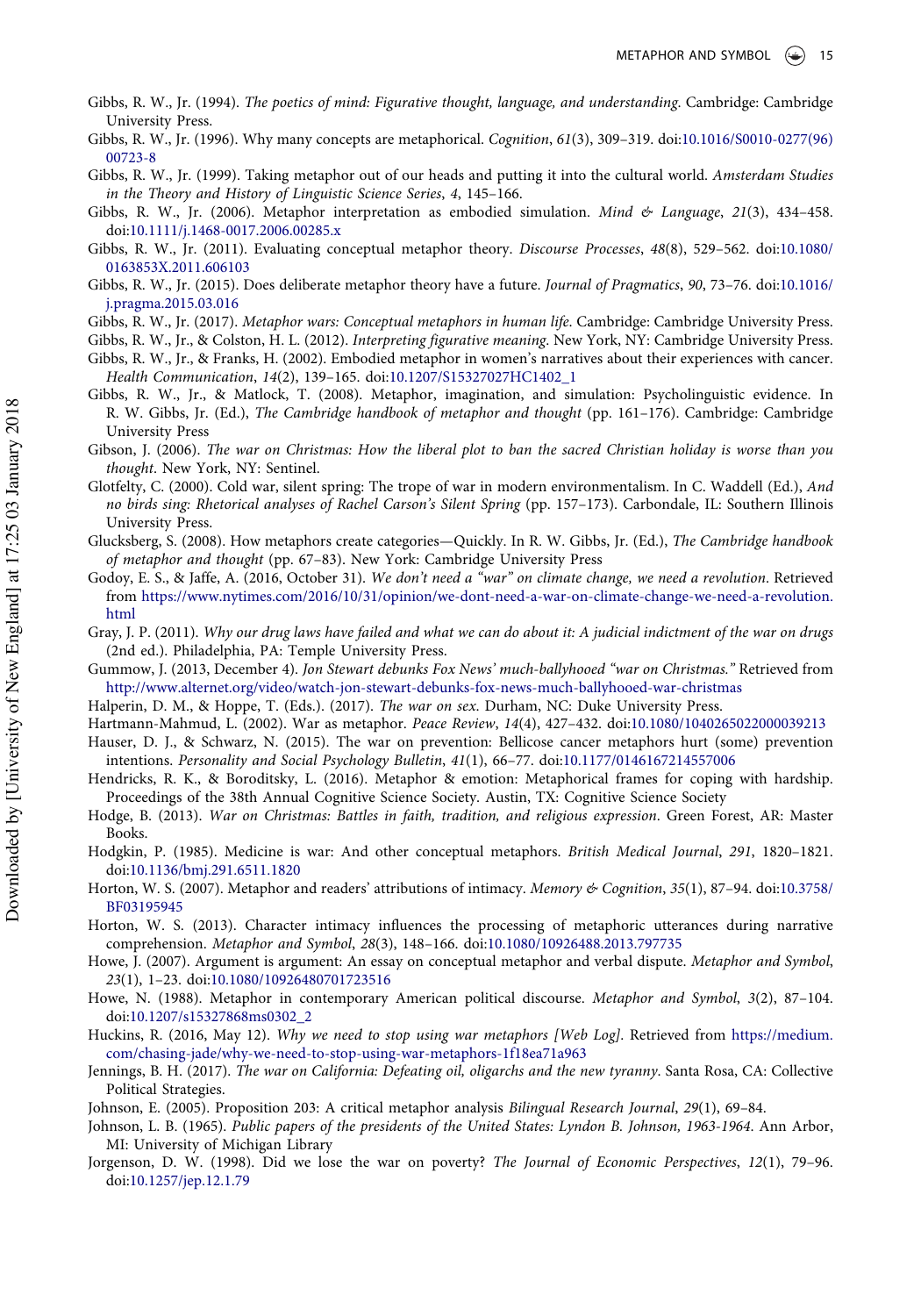- <span id="page-15-12"></span>Kalmoe, N. P. (2013). Voting is the best revenge: How violent metaphors shape voter turnout. In American Political Science Association annual meeting. Retrieved from <https://ssrn.com/abstract=2299990>
- <span id="page-15-20"></span>Kalmoe, N. P. (2014). Fueling the fire: Violent metaphors, trait aggression, and support for political violence. Political Communication, 31(4), 545–563. doi[:10.1080/10584609.2013.852642](http://dx.doi.org/10.1080/10584609.2013.852642)
- <span id="page-15-4"></span>Karlberg, M., & Buell, L. (2005). Deconstructing the "War of all against all": The prevalence and implications of war metaphors and other adversarial news schema in TIME, Newsweek, and Maclean's. Journal of Peace and Conflict Studies, 12(1), 22–39.
- <span id="page-15-7"></span>Keefer, L. A., & Landau, M. J. (2016). Metaphor and analogy in everyday problem solving. Wiley Interdisciplinary Reviews: Cognitive Science, 7(6), 394–405.
- <span id="page-15-9"></span>Kendall-Taylor, N., Erard, M., & Haydon, A. (2013). The use of metaphor as a science communication tool: Air traffic control for your brain. Journal of Applied Communication Research, 41(4), 412–433. doi:[10.1080/](http://dx.doi.org/10.1080/00909882.2013.836678) [00909882.2013.836678](http://dx.doi.org/10.1080/00909882.2013.836678)
- <span id="page-15-25"></span>Kensinger, E. A., Garoff-Eaton, R. J., & Schacter, D. L. (2006). Memory for specific visual details can be enhanced by negative arousing content. Journal of Memory and Language, 54(1), 99–112. doi[:10.1016/j.jml.2005.05.005](http://dx.doi.org/10.1016/j.jml.2005.05.005)
- <span id="page-15-18"></span>Khullar, D. (2014, August 7). The trouble with medicine's metaphors. The Atlantic. Retrieved from [https://www.](https://www.theatlantic.com/health/archive/2014/08/the-trouble-with-medicines-metaphors/374982/) [theatlantic.com/health/archive/2014/08/the-trouble-with-medicines-metaphors/374982/](https://www.theatlantic.com/health/archive/2014/08/the-trouble-with-medicines-metaphors/374982/)
- <span id="page-15-16"></span>Koller, V. (2002). "A shotgun wedding": Co-occurrence of war and marriage metaphors in mergers and acquisitions discourse. Metaphor and Symbol, 17(3), 179–203. doi:[10.1207/S15327868MS1703\\_2](http://dx.doi.org/10.1207/S15327868MS1703_2)
- <span id="page-15-10"></span>Kövecses, Z. (2003). Metaphor and emotion: Language, culture, and body in human feeling. Cambridge: Cambridge University Press.
- <span id="page-15-11"></span><span id="page-15-8"></span>Kövecses, Z. (2005). Metaphor in culture: Universality and variation. Cambridge: Cambridge University Press.
- <span id="page-15-6"></span>Lakoff, G. (2008). Women, fire, and dangerous things. Chicago, IL:University of Chicago Press.
- Lakoff, G., & Johnson, M. (1980). Metaphors we live by. Chicago, IL: University of Chicago Press.
- <span id="page-15-30"></span>Lakoff, G., & Johnson, M. (1999). Philosophy in the flesh. New York, NY: Basic Books.
- <span id="page-15-3"></span>Larson, B. M. (2005). The war of the roses: Demilitarizing invasion biology. Frontiers in Ecology and the Environment, 3(9), 495–500. doi[:10.1890/1540-9295\(2005\)003\[0495:TWOTRD\]2.0.CO;2](http://dx.doi.org/10.1890/1540-9295(2005)003%5B0495:TWOTRD%5D2.0.CO;2)
- <span id="page-15-14"></span>Larson, B. M., Nerlich, B., & Wallis, P. (2005). Metaphors and biorisks the war on infectious diseases and invasive species. Science Communication, 26(3), 243–268. doi:[10.1177/1075547004273019](http://dx.doi.org/10.1177/1075547004273019)
- <span id="page-15-23"></span>Le Guin, U. K. (2012). A wizard of Earthsea. New York, NY: Houghton Mifflin Harcourt.
- <span id="page-15-21"></span>Lee, S. F., Roberts, P., Lau, W. S., & Bhattacharyya, S. K. (1998). Sun Tzu's The Art of War as business and management strategies for world class business excellence evaluation under QFD methodology. Business Process Management Journal, 4(2), 96–113. doi:[10.1108/14637159810212299](http://dx.doi.org/10.1108/14637159810212299)
- <span id="page-15-24"></span>Lockett, J. (2016, October 7). "MISS PIGGY" SILENCED: Former Miss Universe Alicia Machado surrenders in war of words with Donald Trump. Retrieved from [https://www.thesun.co.uk/news/1930374/former-miss-universe-alicia](https://www.thesun.co.uk/news/1930374/former-miss-universe-alicia-machado-surrenders-in-war-of-words-with-donald-trump/)[machado-surrenders-in-war-of-words-with-donald-trump/](https://www.thesun.co.uk/news/1930374/former-miss-universe-alicia-machado-surrenders-in-war-of-words-with-donald-trump/)
- <span id="page-15-27"></span>London, R. (2005, July 1). Is the war on drugs succeeding? Retrieved from [https://today.law.harvard.edu/feature/war](https://today.law.harvard.edu/feature/war-drugs-succeeding/)[drugs-succeeding/](https://today.law.harvard.edu/feature/war-drugs-succeeding/)
- <span id="page-15-5"></span>Lorn, E. (2016). War on Christmas: The complete series. CreateSpace Independent Publishing Platform. ISBN-10: 154083381X ISBN-13: 978-1540833815.
- <span id="page-15-2"></span>Lott, J. R., Jr. (2016). The war on guns: Arming yourself against gun control lies. Washington, DC: Regnery Publishing.
- <span id="page-15-1"></span>Mac Donald, H. (2016). The war on cops: How the new attack on law and order makes everyone less safe. New York, NY: Encounter Books.
- <span id="page-15-31"></span>Magana, D., Quintana, G., & Matlock, T. (under review). How Spanish speakers use metaphor to describe their experiences with cancer.
- <span id="page-15-22"></span>Mallea, P. (2014). The war on drugs: A failed experiment. Toronto, ON: Dundurn.
- <span id="page-15-0"></span>McMann-Seaman, C., & Seaman, S. (2009). Battling and beating cancer: The cancer survival book. Pen & Ivy. Retrieved from <https://www.abebooks.com/Battling-Beating-Cancer-Survival-Book-Charlene/10518086535/bd>
- <span id="page-15-29"></span>Mencken, H. L., & Nathan, G. J. (1920). Heliogabalus: A buffoonery in three acts. New York, NY: Knopf.
- <span id="page-15-13"></span>Mirghani, S. (2011). The war on piracy: Analyzing the discursive battles of corporate and government-sponsored antipiracy media campaigns. Critical Studies in Media Communication, 28(2), 113–134. doi:[10.1080/](http://dx.doi.org/10.1080/15295036.2010.514933) [15295036.2010.514933](http://dx.doi.org/10.1080/15295036.2010.514933)
- <span id="page-15-19"></span><span id="page-15-15"></span>Mukherjee, S. (2010). The emperor of all maladies: A biography of cancer. New York, NY: Simon and Schuster.
- Nerlich, B., Hamilton, C., & Rowe, V. (2002). Conceptualising foot and mouth disease: The socio-cultural role of metaphors, frames and narratives. Metaphorik. De, 2, 90–108.
- <span id="page-15-26"></span>Newport, F. (2014, February 19). More Americans now view Afghanistan war as a mistake. Retrieved from [http://www.](http://www.gallup.com/poll/167471/americans-view-afghanistan-war-mistake.aspx) [gallup.com/poll/167471/americans-view-afghanistan-war-mistake.aspx](http://www.gallup.com/poll/167471/americans-view-afghanistan-war-mistake.aspx)
- <span id="page-15-17"></span>Nie, J. B., Gilbertson, A., de Roubaix, M., Staunton, C., van Niekerk, A., Tucker, J. D., & Rennie, S. (2016). Healing without waging war: Beyond military metaphors in medicine and HIV cure research. The American Journal of Bioethics, 16(10), 3–11. doi[:10.1080/15265161.2016.1214305](http://dx.doi.org/10.1080/15265161.2016.1214305)
- <span id="page-15-28"></span>Noah, T. (2014, January 8). The War on Poverty's surprising success. Retrieved from [http://www.msnbc.com/msnbc/](http://www.msnbc.com/msnbc/the-war-povertys-surprising-success) [the-war-povertys-surprising-success](http://www.msnbc.com/msnbc/the-war-povertys-surprising-success)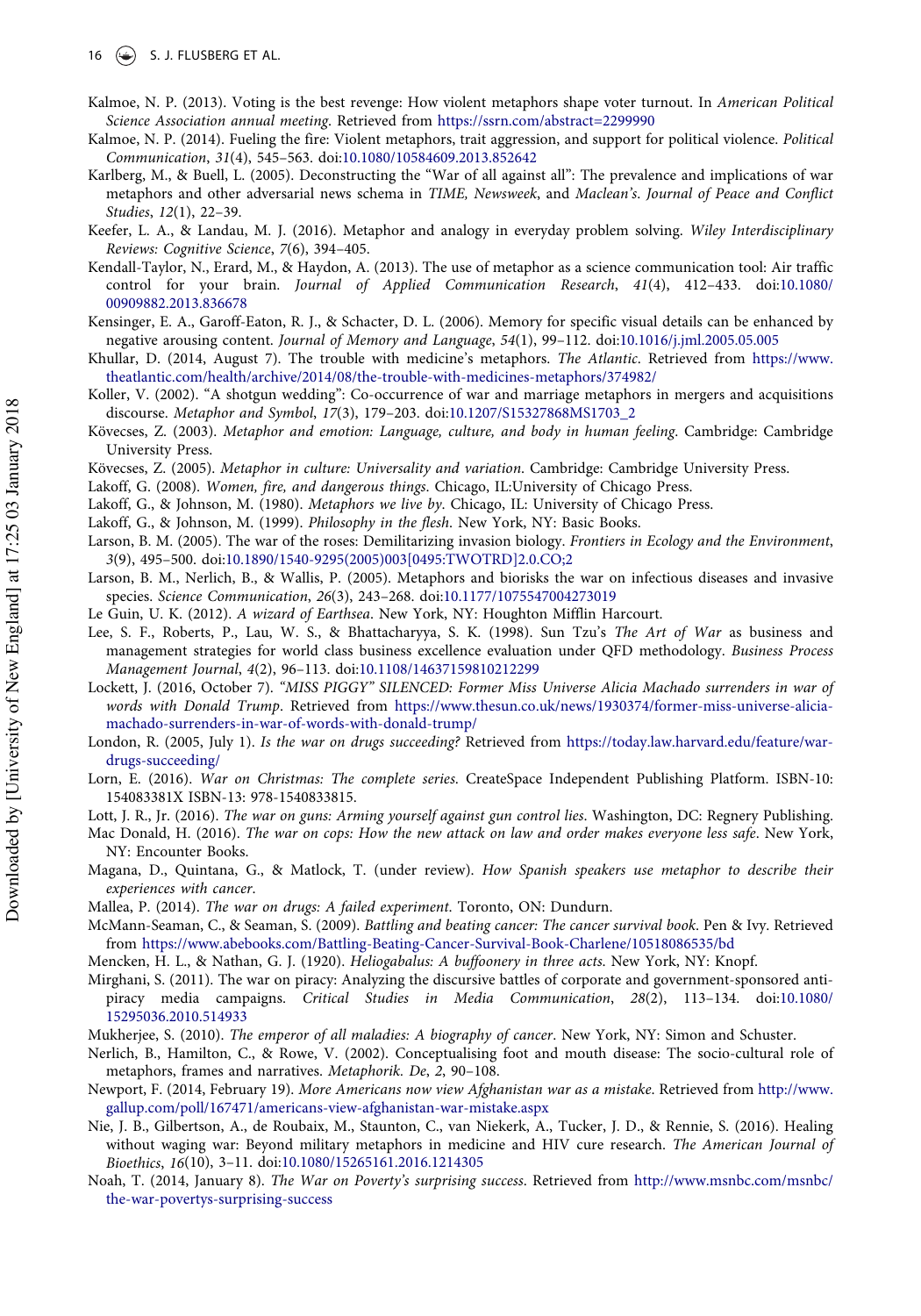- <span id="page-16-2"></span>O'Reilly, B. (2012, November 29). The War on Christmas: The big picture. Retrieved from [http://www.foxnews.com/](http://www.foxnews.com/transcript/2012/11/30/bill-oreilly-war-christmas-big-picture.html) [transcript/2012/11/30/bill-oreilly-war-christmas-big-picture.html](http://www.foxnews.com/transcript/2012/11/30/bill-oreilly-war-christmas-big-picture.html)
- <span id="page-16-3"></span>O'Reilly, B. (2016, December 15). War on Christmas won by the good guys, but insurgents remain. Retrieved from [http://www.foxnews.com/opinion/2016/12/15/bill-oreilly-war-on-christmas-won-by-good-guys-but-insurgents](http://www.foxnews.com/opinion/2016/12/15/bill-oreilly-war-on-christmas-won-by-good-guys-but-insurgents-remain.html)[remain.html](http://www.foxnews.com/opinion/2016/12/15/bill-oreilly-war-on-christmas-won-by-good-guys-but-insurgents-remain.html)
- <span id="page-16-9"></span>Ortony, A. (1975). Why metaphors are necessary and not just nice. Educational Theory, 25(1), 45–53. doi:[10.1111/](http://dx.doi.org/10.1111/edth.1975.25.issue-1) [edth.1975.25.issue-1](http://dx.doi.org/10.1111/edth.1975.25.issue-1)
- <span id="page-16-15"></span>Ottati, V., Rhoads, S., & Graesser, A. C. (1999). The effect of metaphor on processing style in a persuasion task: A motivational resonance model. Journal of Personality and Social Psychology, 77, 688–697. doi[:10.1037/0022-](http://dx.doi.org/10.1037/0022-3514.77.4.688) [3514.77.4.688](http://dx.doi.org/10.1037/0022-3514.77.4.688)
- <span id="page-16-5"></span>Otto, S. L. (2016). The war on science: Who's waging it, why it matters, what we can do about it. Minneapolis, MN: Milkweed Editions.
- <span id="page-16-17"></span>Petsko, G. (2001). The rosetta stone. Genome Biology, 2(5), 1–2.
- <span id="page-16-26"></span>Pew Research Center. (2014, April 2). America's new drug policy landscape: Two-thirds favor treatment, not jail, for use of heroin, cocaine. Retrieved from <http://www.people-press.org/2014/04/02/americas-new-drug-policy-landscape/> Pinker, S. (2007). The stuff of thought: Language as a window into human nature. New York, NY: Penguin.
- <span id="page-16-18"></span><span id="page-16-7"></span>
- Reisfield, G. M., & Wilson, G. R. (2004). Use of metaphor in the discourse on cancer. Journal of Clinical Oncology, 22 (19), 4024–4027. doi:[10.1200/JCO.2004.03.136](http://dx.doi.org/10.1200/JCO.2004.03.136)
- <span id="page-16-13"></span>Ritchie, D. (2003). "ARGUMENT IS WAR"—or is it a game of chess? Multiple meanings in the analysis of implicit metaphors. Metaphor and Symbol, 18(2), 125–146. doi:[10.1207/S15327868MS1802\\_4](http://dx.doi.org/10.1207/S15327868MS1802_4)
- <span id="page-16-16"></span>Robins, S., & Mayer, R. E. (2000). The metaphor framing effect: Metaphorical reasoning about text-based dilemmas. Discourse Processes, 30(1), 57–86. doi:[10.1207/S15326950dp3001\\_03](http://dx.doi.org/10.1207/S15326950dp3001_03)
- <span id="page-16-14"></span>Sanger-Katz, M. (2017, March 3). Obamacare got their goat: An illustrated guide to Republicans' metaphors. Retrieved from [https://www.nytimes.com/2017/03/03/upshot/obamacare-got-their-goat-an-illustrated-guide-to-republicans](https://www.nytimes.com/2017/03/03/upshot/obamacare-got-their-goat-an-illustrated-guide-to-republicans-metaphors.html)[metaphors.html](https://www.nytimes.com/2017/03/03/upshot/obamacare-got-their-goat-an-illustrated-guide-to-republicans-metaphors.html)

<span id="page-16-25"></span><span id="page-16-24"></span>Semino, E. (2008). Metaphor in discourse. Cambridge, England: Cambridge University Press.

- Semino, E., Demjen, Z., & Demmen, J. (2016). An integrated approach to metaphor and framing in cognition, discourse, and practice, with an application to metaphors for cancer. Applied Linguistics, amw028, 1–22. doi[:10.1093/applin/amw028](http://dx.doi.org/10.1093/applin/amw028)
- <span id="page-16-0"></span>Sharp, E. B. (1994). The dilemma of drug policy in the United States. New York, NY: HarperCollins College.
- <span id="page-16-6"></span>Simons, M. (2015, February 16). What's with all the war metaphors? We have wars when politics fails. Retrieved from [https://www.theguardian.com/commentisfree/2015/feb/17/whats-with-all-the-war-metaphors-we-have-wars-when](https://www.theguardian.com/commentisfree/2015/feb/17/whats-with-all-the-war-metaphors-we-have-wars-when-politics-fails)[politics-fails](https://www.theguardian.com/commentisfree/2015/feb/17/whats-with-all-the-war-metaphors-we-have-wars-when-politics-fails)
- <span id="page-16-19"></span>Sontag, S. (1978). Illness as metaphor. New York, NY: Farrar, Straus and Giroux.
- <span id="page-16-4"></span>Stack, L. (2016, December 19). How the "War on Christmas" controversy was created. Retrieved from [https://www.](https://www.nytimes.com/2016/12/19/us/war-on-christmas-controversy.html?_r=1) [nytimes.com/2016/12/19/us/war-on-christmas-controversy.html?\\_r=1](https://www.nytimes.com/2016/12/19/us/war-on-christmas-controversy.html?_r=1)
- <span id="page-16-28"></span>Steen, G. (2015). Developing, testing and interpreting deliberate metaphor theory. Journal of Pragmatics, 90, 67–72. doi[:10.1016/j.pragma.2015.03.013](http://dx.doi.org/10.1016/j.pragma.2015.03.013)
- <span id="page-16-29"></span>Steen, G. (2017). Deliberate metaphor theory: Basic assumptions, main tenets, urgent issues. Intercultural Pragmatics, 14(1), 1–24. doi[:10.1515/ip-2017-0001](http://dx.doi.org/10.1515/ip-2017-0001)
- <span id="page-16-20"></span>Steinert, H. (2003). The indispensable metaphor of war: On populist politics and the contradictions of the state's monopoly of force. Theoretical Criminology, 7(3), 265–291. doi[:10.1177/13624806030073002](http://dx.doi.org/10.1177/13624806030073002)
- <span id="page-16-1"></span>Stelzner, H. G. (1977). Ford's war on inflation: A metaphor that did not cross. Communications Monographs, 44(4), 284–297. doi:[10.1080/03637757709390140](http://dx.doi.org/10.1080/03637757709390140)
- <span id="page-16-23"></span>Stibbe, A. (1997). Reinforcement and activation of metaphor in discourse. South African Journal of Linguistics, 15(3), 86–91. doi:[10.1080/10118063.1997.9724113](http://dx.doi.org/10.1080/10118063.1997.9724113)
- <span id="page-16-21"></span>Stricker, F. (2011). Why America lost the war on poverty—And how to win it. Chapel Hill, NC: UNC Press Books.
- <span id="page-16-27"></span>Swift, A. (2016, October 19). Support for legal marijuana use up to 60% in U.S. Retrieved from [http://www.gallup.com/](http://www.gallup.com/poll/196550/support-legal-marijuana.aspx) [poll/196550/support-legal-marijuana.aspx](http://www.gallup.com/poll/196550/support-legal-marijuana.aspx)
- <span id="page-16-30"></span>Thibodeau, P. H. (2017). The function of metaphor framing, deliberate or otherwise, in a social world. Metaphor and the Social World, 7(2), 270–290.
- <span id="page-16-8"></span>Thibodeau, P. H., & Boroditsky, L. (2011). Metaphors we think with: The role of metaphor in reasoning. PloS One, 6 (2), e16782. doi:[10.1371/journal.pone.0016782](http://dx.doi.org/10.1371/journal.pone.0016782)
- <span id="page-16-10"></span>Thibodeau, P. H., Crow, L., & Flusberg, S. J. (2017). The metaphor police: A case study of the role of metaphor in explanation. Psychonomic Bulletin & Review, 24(5), 1375-1386.
- <span id="page-16-11"></span>Thibodeau, P. H., & Durgin, F. H. (2011). Metaphor aptness and conventionality: A processing fluency account. Metaphor and Symbol, 26(3), 206–226. doi:[10.1080/10926488.2011.583196](http://dx.doi.org/10.1080/10926488.2011.583196)
- <span id="page-16-12"></span>Thibodeau, P. H., Hendricks, R. K., & Boroditsky, L. (2017). How linguistic metaphor scaffolds reasoning. Trends in Cognitive Sciences, 21, 852–863. doi:[10.1016/j.tics.2017.07.001](http://dx.doi.org/10.1016/j.tics.2017.07.001)
- <span id="page-16-22"></span>Tobias, C. (2016, June 17). The 45th anniversary of the war on drugs: A stunning history of success. Retrieved from <https://merryjane.com/news/the-45th-anniversary-of-the-war-on-drugs-a-stunning-history-of-success>